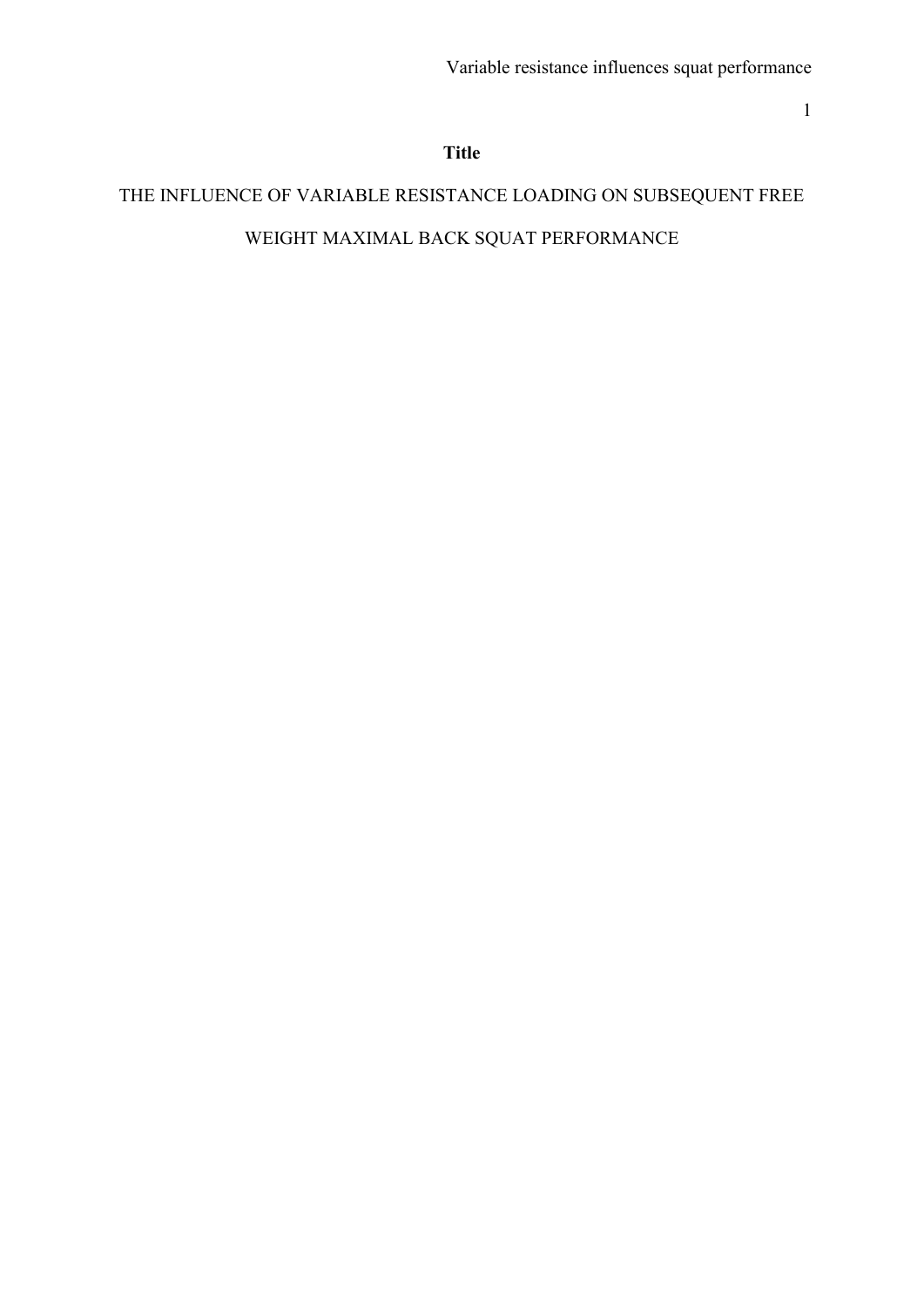#### **ABSTRACT**

The purpose of the study was to determine the potentiating effects of variable resistance (VR) exercise during a warm-up on subsequent free-weight resistance (FWR) maximal squat performance. In the first session, sixteen recreationally active men (age =  $26.0\pm7.8$  yr, height  $= 1.7\pm0.2$  m, mass  $= 82.6\pm12.7$  kg) were familiarized with the experimental protocols and tested for one-repetition maximum (1-RM) squat lift. The subjects then visited the laboratory on two further occasions under either control or experimental conditions. During these conditions, two sets of three repetitions of either FWR (control) or VR (experimental) squat lifts at 85% of 1-RM were performed; during the experimental condition 35% of the load was generated from band tension. After a 5-min rest, 1-RM, 3D knee joint kinematics, and vastus medialis, vastus lateralis, rectus femoris and semitendinosus electromyogram (EMG) signals were recorded simultaneously. No subject increased 1-RM following FWR, however 13 of 16 (81%) subjects increased 1-RM following VR (mean = 7.7%; *p*<0.01). Lower peak and mean eccentric (16-19%;  $p<0.05$ ) and concentric (12-21%;  $p<0.05$ ) knee angular velocities were observed during the 1-RM following VR when compared to FWR, however no differences in knee flexion angle  $(1.8^\circ; p>0.05)$  or EMG amplitudes (mean = 5.9%;  $p>0.05$ ) occurred. Preconditioning using VR significantly increased 1-RM without detectable changes in knee extensor muscle activity or knee flexion angle, although eccentric and concentric velocities were reduced. Thus, VR appears to potentiate the neuromuscular system to enhance subsequent maximal lifting performance. Athletes could thus utilize VR during warm-up routines to maximize squat performance.

**KEY WORDS:** elastic bands, post-activation potentiation, preconditioning, 1-RM, strength training.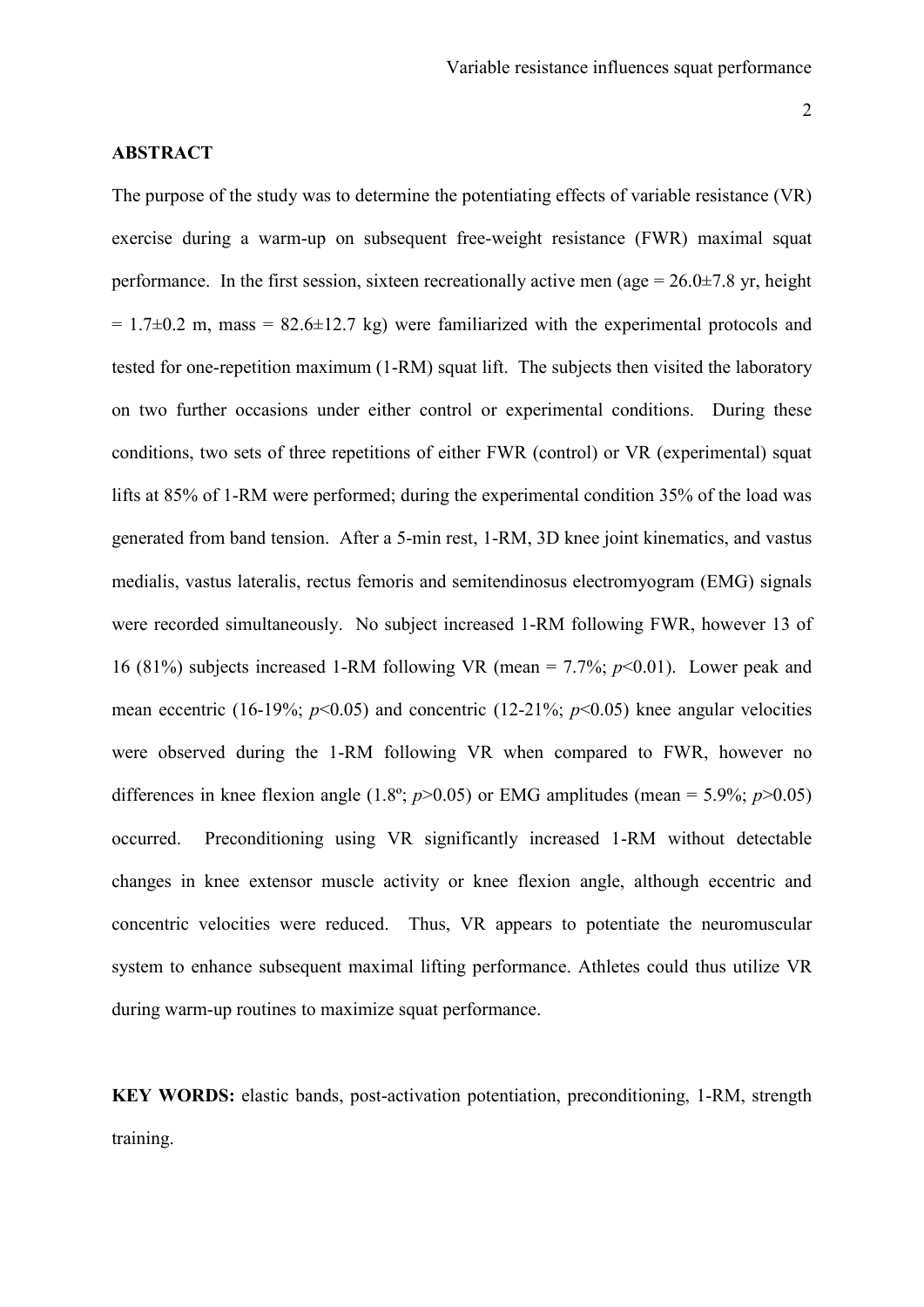# **INTRODUCTION**

The free-weight back-squat exercise is one of the most commonly performed exercises in powerlifting, Olympic lifting, and recreational strength and conditioning routines, with several review articles reporting that the lift can elicit a post-activation potentiation (PAP) response and improve functional performance when used in a warm-up (17,26,30). Exercises designed to elicit PAP during training and/or before competition have been shown to influence neuromuscular characteristics, including peak force or strength (e.g. 1-RM), joint range of motion, velocity and muscle activity during the exercise (13,24). Two mechanisms theorized to explain the PAP phenomenon include (i) upregulating  $Ca<sup>2+</sup>$  sensitivity of the myofilaments and phosphorylation of the myosin regulatory light chains (16,17,27), enhancing the excitation-contraction coupling process, and (ii) increasing descending neural drive via the recruitment and synchronization of faster motor units, or a decreased presynaptic inhibition at the spinal level (1,9,15,30). Regardless of the mechanism, PAP could enhance mechanical power above previous capacity when induced using maximal or near maximal contractions during a warm-up (8,9,14,15,24) and utilized during a subsequent MVC.

However, during a maximal (1-RM) back-squat exercise, the individual only operates maximally during a short period in the early ascending (concentric) phase, i.e. near the 'sticking point', and operates sub-maximally during the remaining concentric and eccentric phases. This phenomenon can be largely explained by the mechanics of the lift, where smaller internal and greater external moment arms are developed at the hip and knee during the eccentric phase of the lift. This results in a poor mechanical advantage and the forcelength characteristics of lower limb muscles, which are sub-optimally long in the deep squat position (2,11). Therefore, the characteristics of the free-weight back squat lift may limit the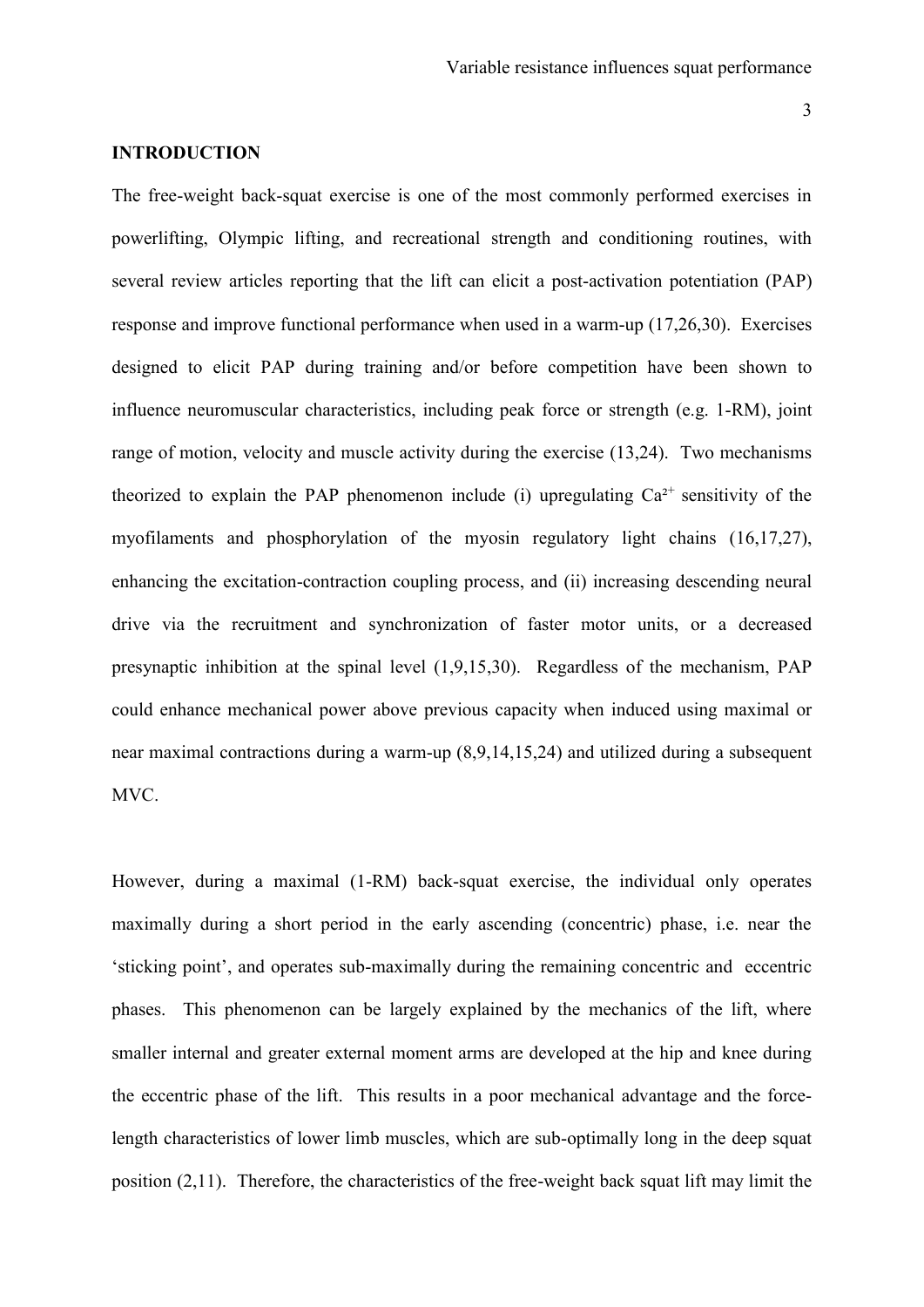potential for PAP development, thus limiting acute increases in strength observed during a warm-up.

Warm-up routines are specifically designed to precondition the neuromuscular system to enhance performance and reduce injury risk during high-intensity physical activity (6,32,34). In sports such as powerlifting and in strength and conditioning programs, such warm-up routines can act as a determining factor of the athlete's performance. A possible means of improving the back squat exercise during a warm-up to enhance subsequent maximal strength is the use of variable resistance using elastic bands. Elastic bands attached to a loaded barbell pull the bar down altering the mechanical loading and stresses placed through the musculoskeletal system during the lift, which may ultimately change movement patterns (29,33). The magnitude of this variable loading is dictated by the deformation of the bands, which is greater in the eccentric phase but reduces as the athlete lowers the bar, changing the loading characteristics of the lift (5,29) and affecting neuromuscular demand. Accordingly, the bands can be used to increase resistance at ranges of motion where the muscles can produce their greatest force, as well as unload the system where the muscles are weaker. Therefore, because load manipulation can allow a larger overall impulse to be produced, which is purportedly an important factor influencing PAP (2), it may be possible to further enhance strength performance.

Previous research has shown that the use of elastic bands in combination with free-weight (i.e. traditional) resistance results in performance improvements generating higher forces and power output compared to free-weight resistance alone (33) with increased movement velocity during the eccentric phase (29). Force production during the subsequent concentric phase is then likely enhanced via the combination of increased reflex amplitudes and a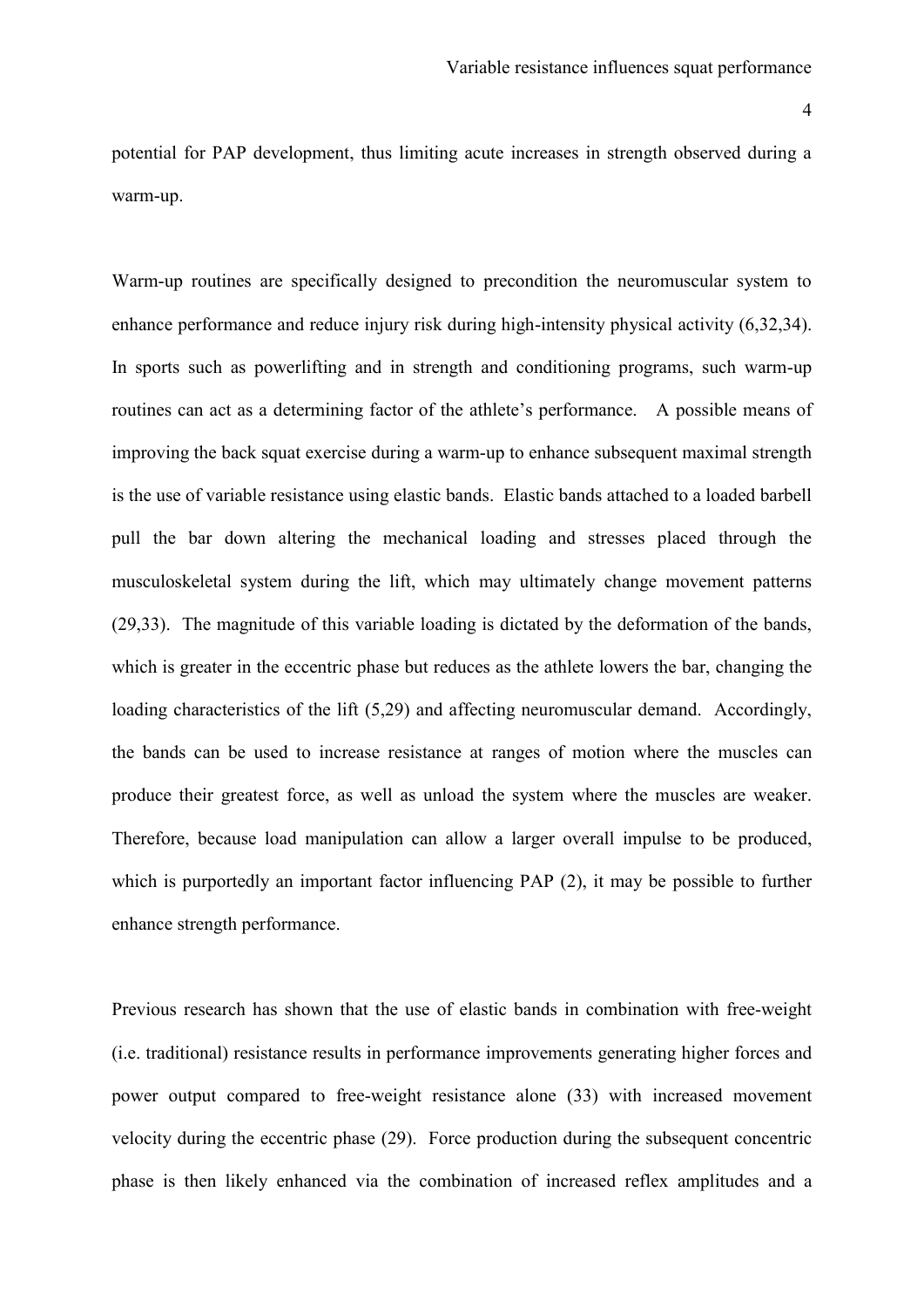greater use of elastic energy stored in the muscle-tendon units during the eccentric phase (29), which ensures that the muscles work closer to their maximum through the lift. The increase in total muscle force production elicited by the use of bands should thus increase the magnitude of the PAP response, given that PAP tends to be augmented when a greater work is performed by the muscles (2,33). Such an improvement in force production during training could subsequently increase muscular adaptation and strength development (2,28). However, equivocal data exists on the influence of variable resistance exercise on the kinematics of squatting (10,18). Furthermore no research has examined the influence of elastic band use to vary the resistance during squat lifting on subsequent free-weight lifting performance. Strength coaches incorporating these elements in a warm-up routine may both enhance acute performance (i.e. increase 1-repetition maximum; 1-RM) and impose a greater mechanical stimulus (i.e. training load). As such, identifying the optimal warm-up routine to potentiate strength performance is of clear importance to strength coaches. Therefore, the purpose of the present study was to examine the influence of variable resistance exercise using elastic bands during a warm-up squat exercise on subsequent free-weight squat performance. It was hypothesized that the variation in resistance elicited by elastic band use during squatting in the warm-up would 1) enhance subsequent free-weight squat lift performance (measured as the 1-RM load) and 2) alter lifting mechanics of the 1-RM lift when compared to the traditional free-weight squat warm-up currently used by many athletes.

#### **METHODS**

#### **Experimental Approach to the Problem**

A randomized cross-over study was designed to compare 1-RM back squat performance following two warm-up conditions; either with VR (experimental) or FWR squat (control). The imposition of variable resistance using elastic bands may influence both the mechanical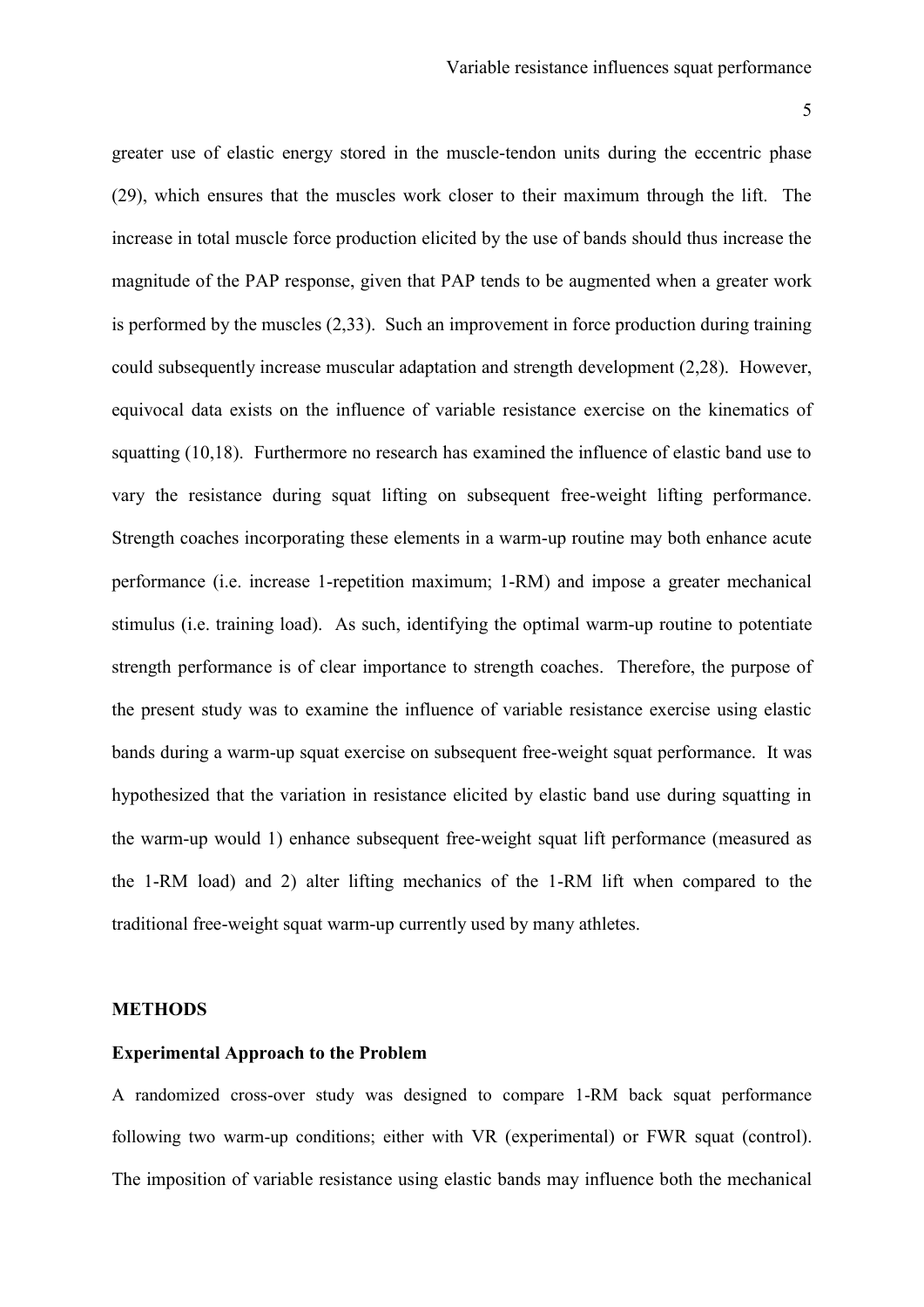and neuromuscular profile of the squat lift and may result in a greater 1-RM lift being achieved when compared to a traditional free-weight (FWR) warm-up. The present study aimed to test these hypotheses using 3D motion analysis to record knee flexion and extension, and mean and peak concentric and eccentric knee angular velocities, while electromyography (EMG) was used to quantify knee extensor muscle activity during 1-RM trials following either a VR (experimental) or FWR squat (control) warm-up. The subjects visited the laboratory on three occasions at the same time of day, each separated by one week, and were dressed in Lycra shorts, t-shirts and athletic shoes for each session. They were initially familiarized with the testing protocol one week before data collection where the subjects' back squat 1-RMs were also determined. The subjects then visited the laboratory on two further occasions, once under control conditions using FWR and once under experimental conditions using VR with elastic bands, in a randomized, counterbalanced order. By examining variables other than 1-RM load we were able to determine whether other performance variables were influenced and whether they could explain any differences in 1-RM performance between conditions. Measuring knee flexion angle confirmed that a full repetition had been performed rather than a shallower squat under greater load. Eccentric and concentric knee velocities also provided information as to how the mechanics of the lift were influenced under potentially greater loading, while knee extensor EMG data afforded the ability to determine whether greater knee extensor activity was present and whether these changes could explain any increases in 1-RM.

#### **Subjects**

Sixteen physically active men (age mean =  $26.0 \pm 7.8$  yr, range 18 to 44 yr, height =  $1.7 \pm 0.2$ m; mass =  $82.6 \pm 12.7$  kg) experienced in weight training ( $>3$  yr) volunteered to participate in this study after giving written informed consent and completing a pre-test medical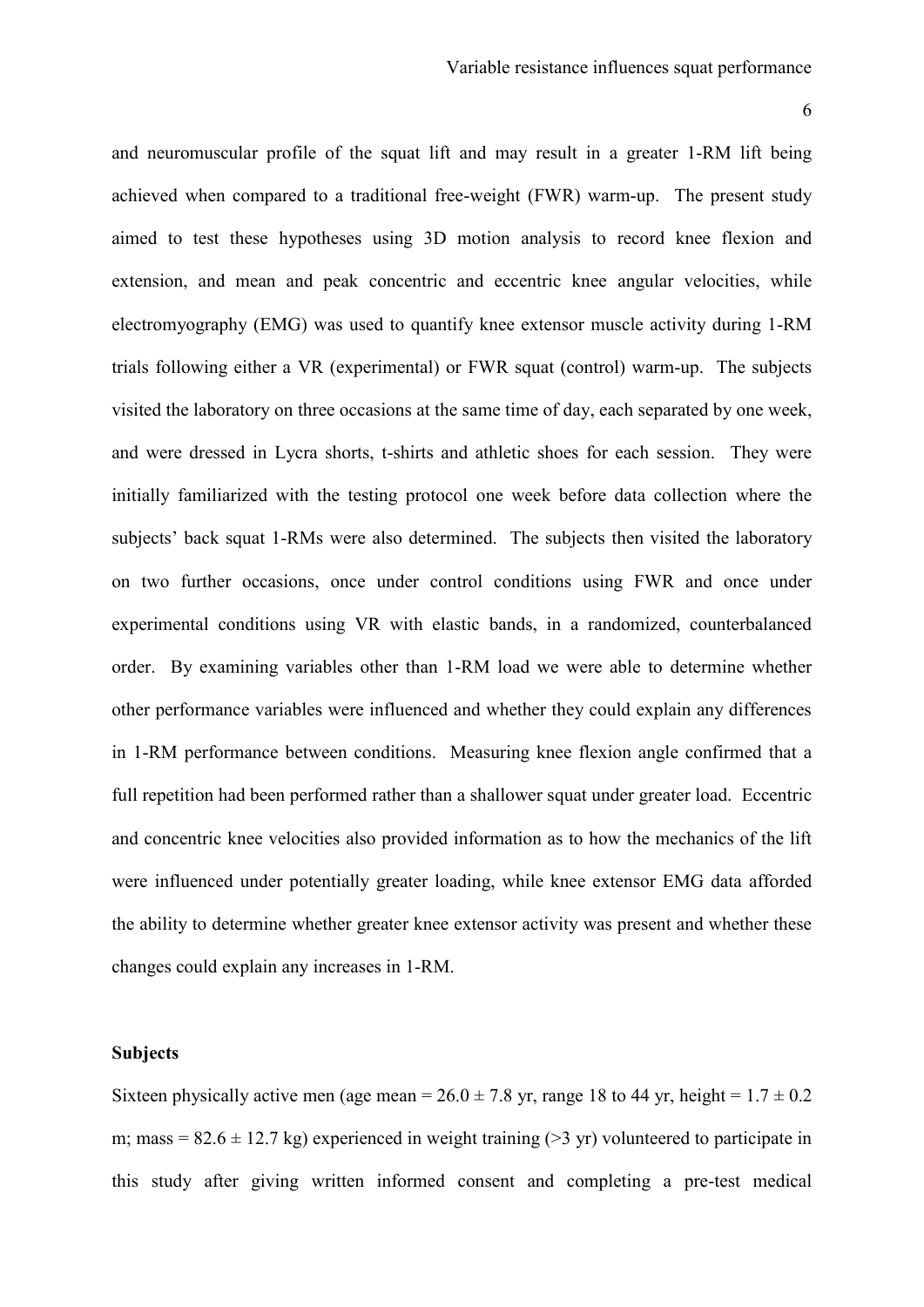questionnaire. The subjects were healthy, had no recent illness or injury in the lower limbs or lower back, were instructed to maintain their eating and drinking habits throughout the study and avoided strenuous exercise and dietary stimulant use for 48 h prior to testing. Ethical approval was granted by the ethics committee at the University of Northampton in accordance with the Declaration of Helsinki.

#### **Procedures**

#### *Overview*

The subjects visited the laboratory on three occasions for familiarization, control and experimental sessions. During the control condition, the subjects performed a 5-min warmup on a cycle ergometer (Monark 874E, Sweden) at 60 rpm with a 1-kg resistance load producing a power output of 60 W. Five minutes later, subjects performed two preconditioning sets (3 repetitions at 85% of the previously determined 1-RM) with 3 minutes of rest between sets to prepare for the 1-RM trial. After a further 5-min rest, the subjects attempted their previously recorded 1-RM, and after a successful lift the subjects attempted a lift with 5% greater load; any further successes resulted in an attempt with an additional 5% load (i.e. 10% total) to the nearest 1 kg. During the experimental condition, similar to previous studies (33), variable resistance from the bands was 35% of the total load. To ensure a similar total load during the squat exercise, half of the 35% load was taken off the bar during the preconditioning set (see below for additional information). Five minutes later, the subjects attempted their previously recorded 1-RM; each successful lift was followed by further attempts with 5% greater load. No subjects were able to lift more than 10% of their initial 1-RM.

#### *One-repetition maximum (1-RM) assessment*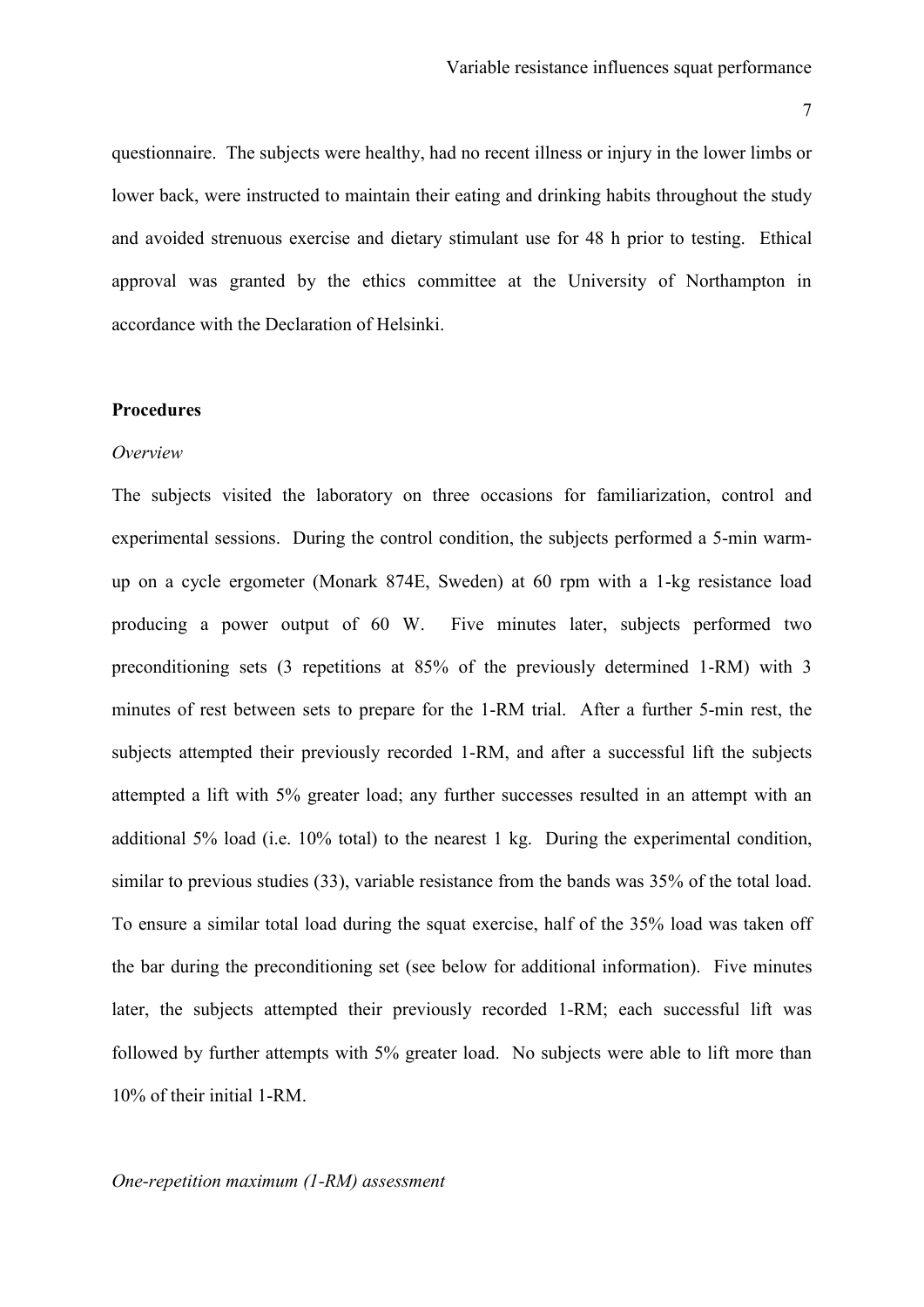All subjects were experienced at squatting (>3 yr) and completed 5-10 repetitions with appropriate and consistent technique during the familiarization session using a light resistance set at approximately 50% of 1-RM. A successful squat was considered as the posterior thigh being approximately parallel to the floor, flexing the knee joint more than 90º (4) before returning to a standing position. An experienced spotter was used throughout all testing procedures to ensure correct technique, safety during the lifts, and to provide uniform verbal encouragement to all subjects. A specific squat depth was not dictated to the subjects because an important aim of the research was to determine whether kinematics changed following the intervention. Squats were performed without the use of any supportive equipment (e.g. knee wraps, squats suits, weight lifting belts, etc.) and calibrated and certified Olympic standard weight lifting bar, plates, collars and rack (Eleiko, Sweden) were used throughout. In a method similar to that previously reported (4), gradual adjustments were made where the load was increased by 10-20% and the subjects then performed 3-5 repetitions, after a 2-min rest period the load was further increased by 10-20% and 2-3 repetitions performed. Two to four minutes later, the load was increased by 10% and subjects attempted to perform a 1-RM lift. The load was then increased by 5% with 2-4 min rest between lifts until the subjects failed to complete the squat; the previous successful lift was recorded as their 1-RM.

#### *Intervention*

In the FWR (control) condition, the load during the preconditioning sets was adjusted to 85% of the previously determined 1-RM and the subjects performed two 3-repetition back squat sets. However, elastic bands were used in conjunction with free weight resistance in the VR experimental condition to generate variable resistance during the preconditioning sets (see Figure 1). To ensure that a similar load of 85% 1-RM was performed in the VR condition,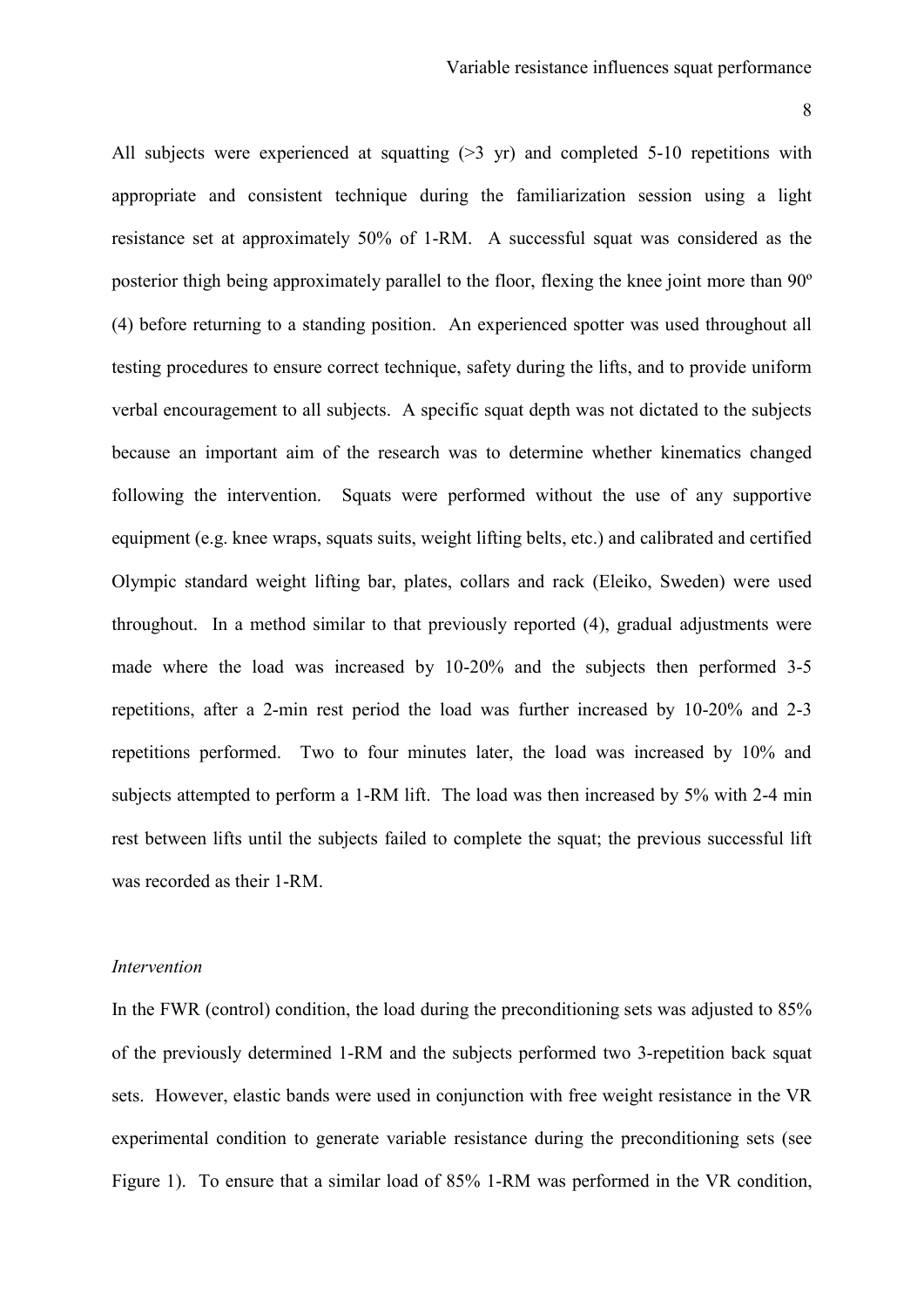the mechanical properties of the elastic bands needed to be determined to enable 35% of the load to be generated from elastic resistance.

# Figure 1 here

In the VR condition, it was vital to subtract half of the band's resistance from the total freeweight load to ensure that the elastic bands did not have higher average resistance compared to the FWR condition. Using methods previously reported (33), the subjects stood on a force platform (HUR, Finland) with 85% 1-RM loading to determine their combined load (kg); data were then directed to a personal computer running Research Line software (v.2.4). The bar was then unloaded and elastic bands were anchored to the floor with two custom-made weight stands, attached equidistant to the ends of the Olympic bar to ensure subject stability. The thicknesses and lengths of the elastic bands were adjusted so that the tension in them increased the force platform reading by 35% of the 85% load when the subjects were standing but were slack in a full squatting position, and thus contributed no loading. Therefore, due to the linear force-length properties of the elastic bands, the average loading during the lift equated to 35% of the total load. For example, a 100 kg load in the FWR condition would require 35 kg (35%) to be generated from the bands in the VR condition. Half of the 35 kg load (i.e. 17.5 kg) would be removed from the bar leaving 82.5 kg on the bar, combined with the 35 kg from the bands giving a total load of 117.5 kg in the standing position. As the subject squats, tension is reduced in the bands, thus 35 kg of load has been removed, resulting in only the 82.5 kg load from the bar remaining. Therefore, a range of 35 kg (35%) is achieved through variable loading using the elastic resistance from the bands, while maintaining an average loading of 100 kg throughout the lift, identical to the FWR condition.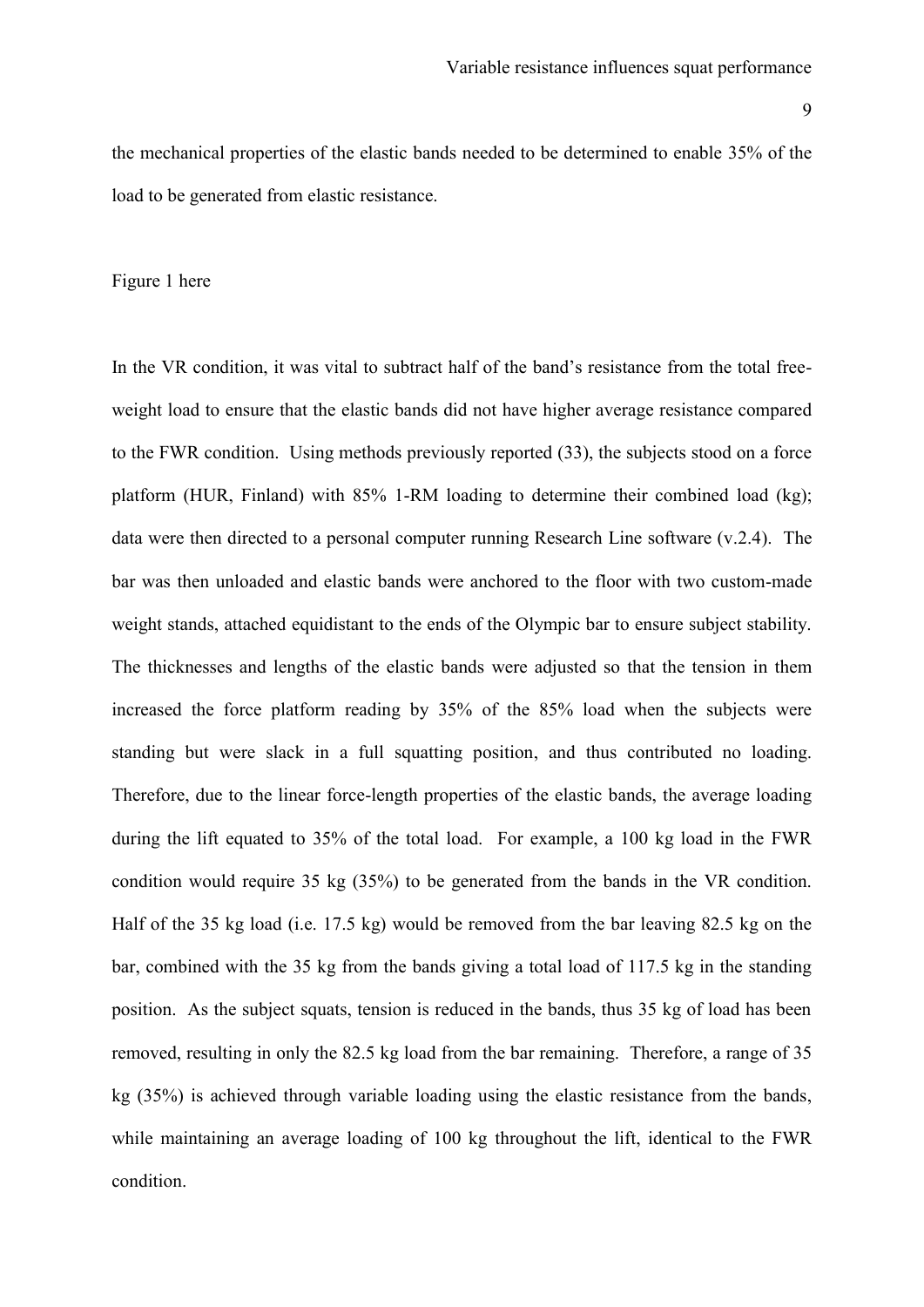To determine the effect of free-weight (FWR) and variable resistance (VR) preconditioning sets on maximal squat performance, the subjects attempted a 1-RM lift at their previously determined maximal load after a passive (seated) 5 min rest. Similar to the 1-RM trials performed in the familiarization session, subjects then attempted lifts with successive 5% increases of their 1-RM load with 5 min rest until they reached their maximum lift; no subjects were able to lift more than 10% of their initial 1-RM.

#### *Muscle Activity*

Skin-mounted bipolar double-differential active electrodes (model MP-2A, Linton, Norfolk, UK) constantly monitored the EMG activity of vastus medialis (VM), vastus lateralis (VL), rectus femoris (RF) and semitendinosus (ST). EMG signals were amplified (gain = 300, input impedance = 10 GΩ, common mode rejection ratio  $\geq$ 100 dB at 65 Hz) and directed to a high-level transducer (model HLT100C, Biopac) before being converted from an analog to digital signal at a 2,000-Hz sampling rate (model MP150 Data Acquisition, Biopac). The signals were then directed to a personal computer running AcqKnowledge software (version 4.1), filtered using a 20-500 Hz band-pass filter, and converted to root-mean-squared (RMS) EMG with a 250-ms sample window. The RMS EMG data were then normalized as a percentage of the peak amplitude recorded during a maximal countermovement vertical jump; VL, VM, and RF data were then averaged to represent quadriceps femoris (QF) EMG. The normalized EMG amplitudes (%MVC) were used as a measure of neuromuscular activity during the squat exercises with peak and mean EMG activity recorded during the concentric and eccentric phases.

# *Motion analysis*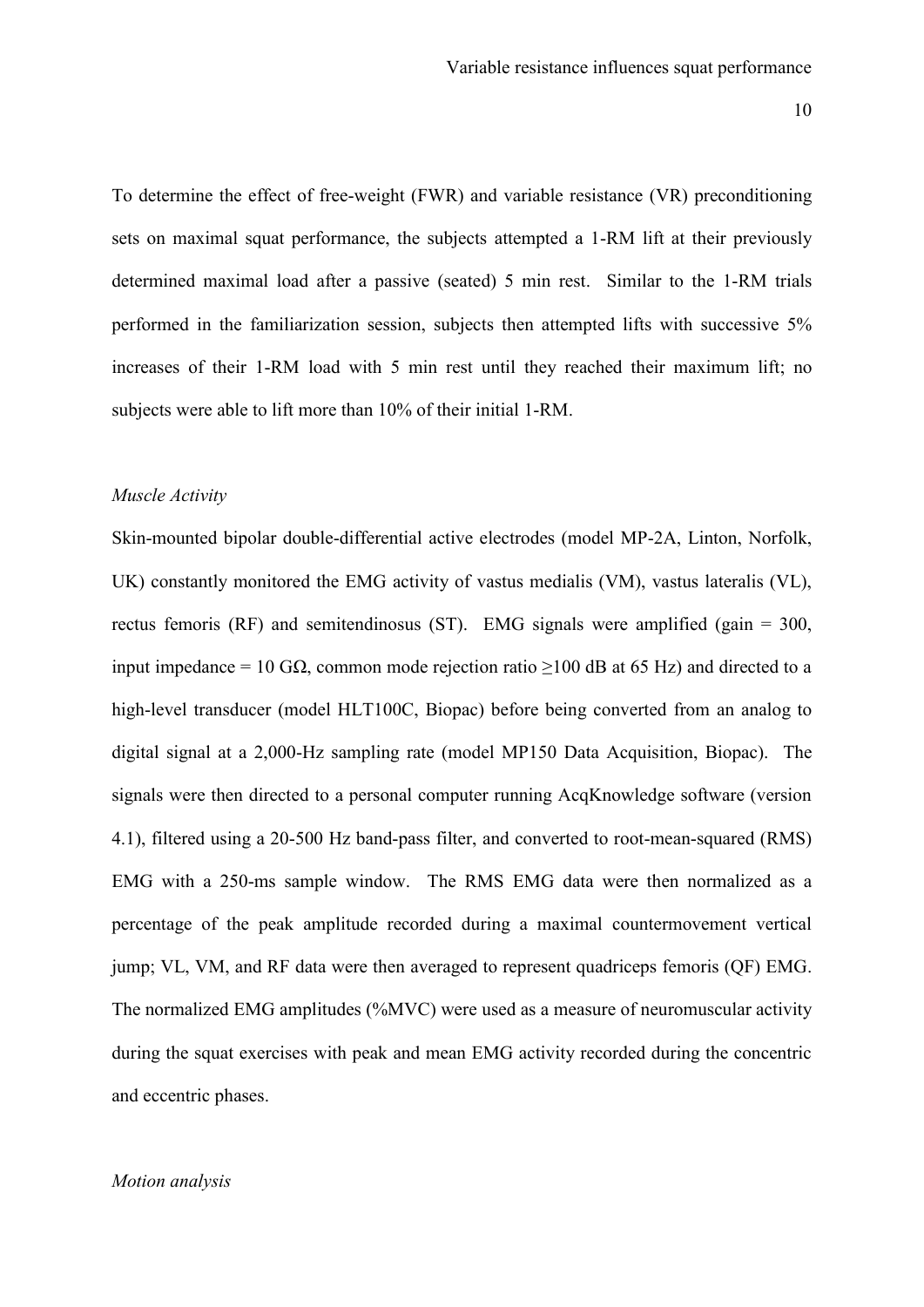Real-time motion analysis was performed using four ProReflex cameras (Qualisys, Sweden) operating Track Manager 3D (v.2.0) software. The position of three spherical infrared reflective markers (20 mm) placed over the greater trochanter, lateral femoral epicondyle and lateral malleolus were recorded in order to determine knee flexion range of motion (ROM) and both mean and peak eccentric and concentric knee angular velocities during the 1-RM trials. Similar to previous studies (20,21), raw coordinate data were sampled at 100 Hz and smoothed using a 100-ms moving average before joint angle and velocities were calculated using Track Manager 3D (v.2.0) software. The positions of the markers were initially recorded with the subjects in the anatomical position to enable knee angle data to be corrected (180° full extension) before knee flexion ROM and peak and mean eccentric and concentric knee velocity data were calculated.

#### **Statistical Analyses**

All data were analyzed using SPSS statistical software (version 17.0). Parametric assumptions of normal distribution were met. To determine the influence of the warm-up conditions on subsequent 1-RM performance, separate repeated measures MANOVA's were used to determine if there was a significant difference in 1) peak and average eccentric and concentric velocities and 2) peak and average eccentric and concentric EMG activity during initial 1-RM trials (same load;  $136.1 \pm 5.6$  kg) following control (FWR) and experimental (VR) conditions. Paired t-tests were then used to locate significant differences in squatting knee angle between conditions.

As some subjects were able to increase their 1-RM, further analyses were conducted on the best 1-RM performance between conditions (greatest load). Again, separate repeated measures MANOVA's were used to determine if there was a significant difference in 1) peak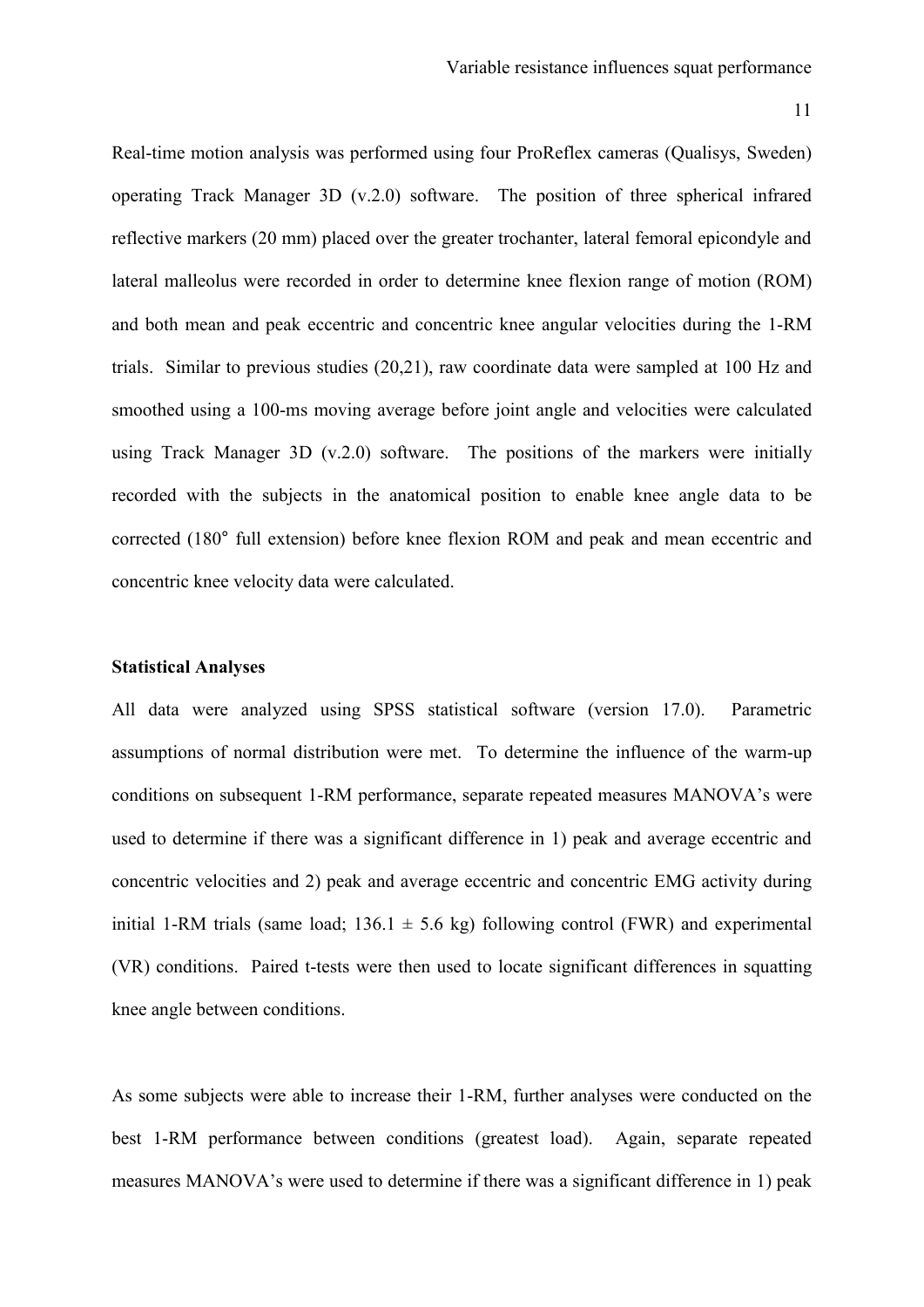and average eccentric and concentric velocities and 2) peak and average eccentric and concentric EMG activity during the greatest 1-RM performance following FWR and VR conditions. Paired t-tests were then used to locate significant differences in squatting knee angle and 1-RM load between conditions. Significance was accepted at  $p \leq 0.05$  for all tests.

# **Power analysis**

To ensure an adequate participant population to reach statistical power (set at 0.8) was recruited for the study, effect sizes were initially calculated from related research (3) for velocity (3.5) and power (2.2); sample sizes were calculated at 6 and 10 participants, respectively. Therefore, to ensure an adequate population to reach statistical power (i.e. 10 participants), and considering the possibility of participant withdrawal, 16 participants were recruited to participate in the present study.

#### **Reliability**

Reliability for peak and average concentric and eccentric EMG, peak and average concentric and eccentric knee angular velocity, and knee flexion angle data were determined during two warm-up sets from the 2<sup>nd</sup> repetition of each set during the FWR condition warm-up. No significant difference was detected in any measure between repetitions ( $p > 0.05$ ). Intraclass correlation coefficients (ICC) for EMG data ranged from 0.93 to 0.98, 0.91 to 0.95, 0.61 to 0.97, 0.97 to 0.99, and 0.94 to 0.96 for RF, VL, VM, ST and QF, respectively. ICCs for knee angular velocities and knee flexion angle ranged from 0.88 to 0.96 and were 0.97 respectively. Coefficients of variation (expressed as a percentage of the mean) were also calculated for EMG data and ranged from 9 to 13.7%, 6.7 to 12%, 5.2 to 7.7%, 11.4 to 20.2%, and 5.4 to 10% for RF, VL, VM, ST and QF, respectively. Coefficients of variation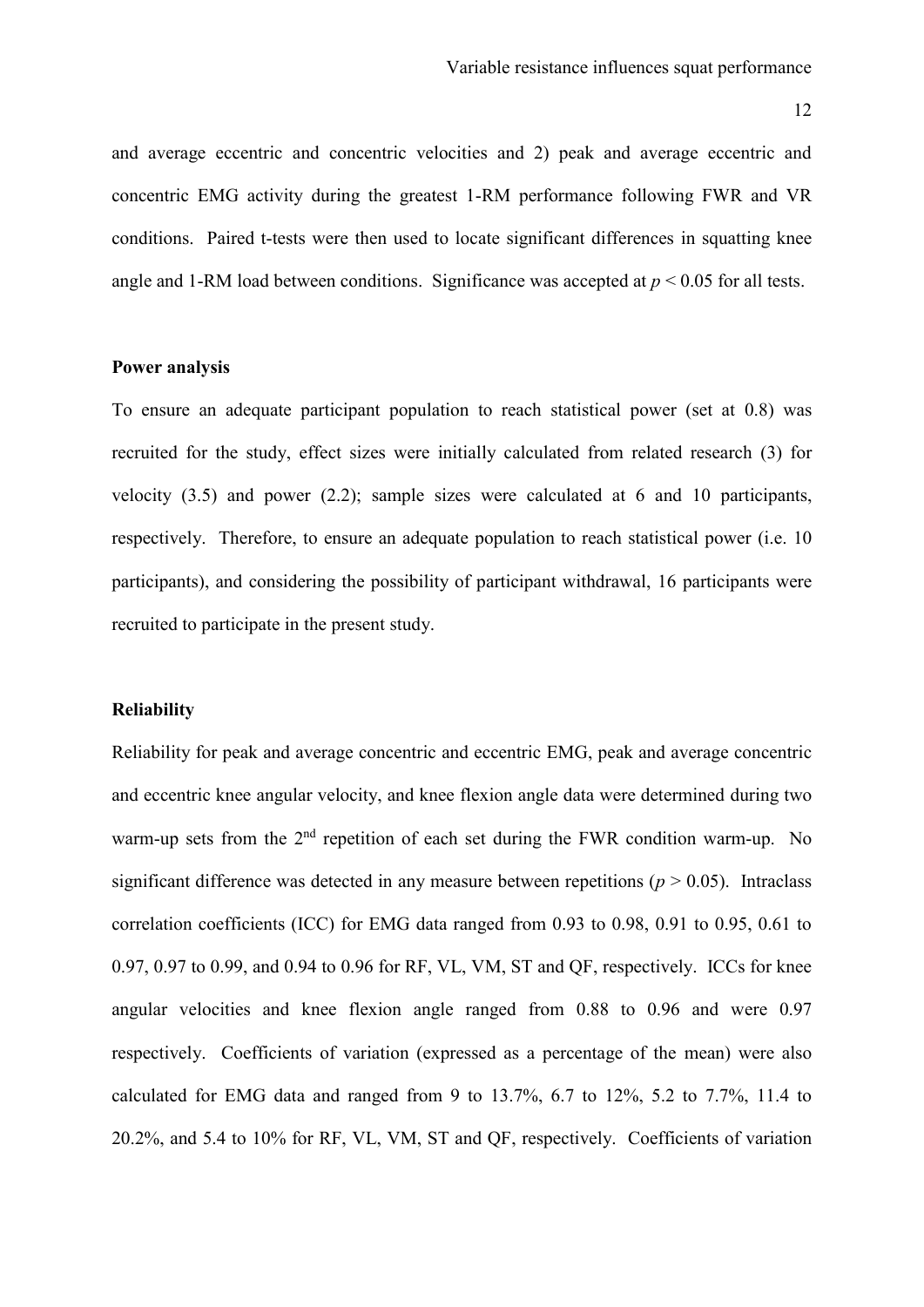for knee angular velocities and knee flexion angle ranged from 6.1 to 8.2% and were 1.8%, respectively.

# **RESULTS**

The influence of FWR (control) and VR (experimental) warm-up sets on subsequent freeweight 1-RM kinematics and neuromuscular activity of the knee joint were examined initially at the same 1-RM load (136.1  $\pm$  5.6 kg). Five minutes after the warm-up, all subjects successfully lifted their previously determined 1-RM indicating that neither warm-up induced fatigue. No differences in peak or mean EMG ( $p > 0.05$ ), or peak or mean knee angular velocities ( $p > 0.05$ ), were found during the eccentric or concentric phases of the lift. Despite similar movement kinematics being adopted in the eccentric and concentric phases under the same load, a deeper knee flexion angle  $(3.4^{\circ}; p < 0.05)$  was achieved following the VR preconditioning compared to the FWR preconditioning (see Figure 2). Thus, the subjects squatted to a greater depth following the VR warm-up when measured under the same load.

#### Figure 2 here

Following the first 1-RM trial (136.1  $\pm$  5.6 kg), the subjects then attempted a 5% and, if successful, a 10% increase in loading to determine any potentiating effects of the warm-up conditions. No subject was able to successfully lift a greater load following the FWR warmup condition. However, following the VR condition, 13 of 16 subjects (81%) were able to successfully increase their 1-RM load by  $5-10\%$  (1-RM = 146.6  $\pm$  5.7 kg). The significantly greater 1-RM (see Figure 3) following VR  $(7.7\%; p < 0.01)$  is indicative of a potentiating effect on squat performance.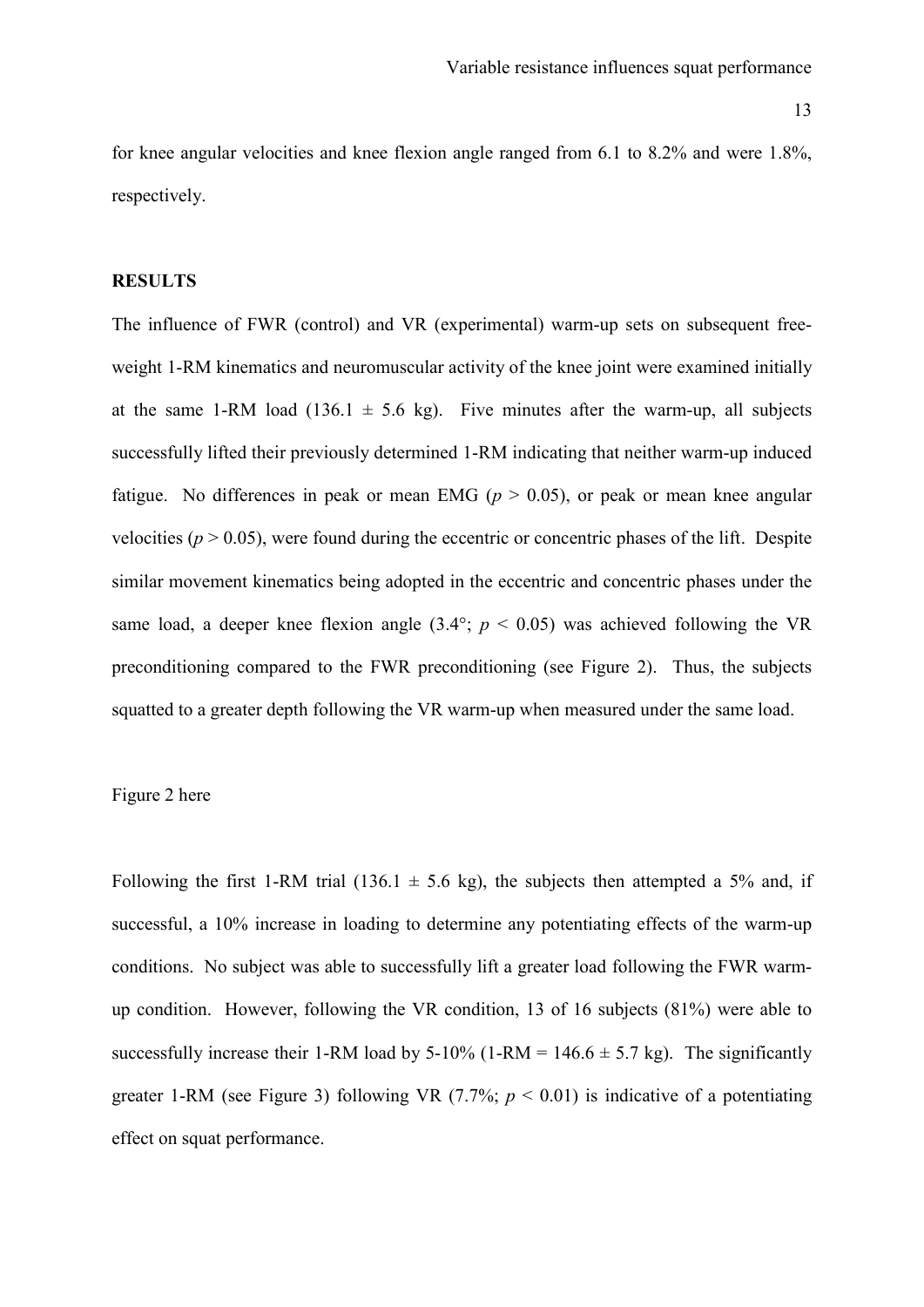Figure 3 here

Significantly slower peak  $(17.4^{\circ} \cdot s^{-1}; p < 0.05)$  and mean  $(7.4^{\circ} \cdot s^{-1}; p < 0.05)$  eccentric knee angular velocities were found when measured during their maximum load following VR than FWR, however no changes in peak or mean eccentric EMG amplitudes  $(p > 0.05)$  were detected (see Table 1). Similarly, significantly slower peak  $(35.8^{\circ} \cdot s^{-1}; p < 0.05)$  and mean knee angular velocities ( $10.8^{\circ} \cdot s^{-1}$ ;  $p < 0.05$ ) were found during the concentric phase in the VR condition, although again no difference in EMG was detected. Despite the greater load and slower movement, no difference in peak knee flexion angle  $(1.8^{\circ}; p > 0.05)$  was found, indicating that a similar squat depth was achieved and that a full repetition was performed.

# Table 1 here

#### **DISCUSSION**

The primary aim of the present study was to compare the influence of variable resistance (VR) and free-weight resistance (FWR) warm-ups on: 1) subsequent free-weight 1-RM performance (measured as the 1-RM load) and 2) lifting mechanics and neuromuscular activity during the 1-RM. During the initial 1-RM attempt following both interventions, all subjects were able to lift their previously determined 1-RM with no differences found in eccentric or concentric velocities or EMG activity. However, a significantly greater knee flexion angle was achieved following VR warm-up, indicating that the subjects volitionally squatted to a greater depth. Despite the greater squat depth placing the subjects at further mechanical disadvantage due to internal and external moment arms and force-length properties of skeletal muscle (2,11), concentric velocities were similar to the FWR condition. The greater squat depth while maintaining velocity is indicative of the subjects more easily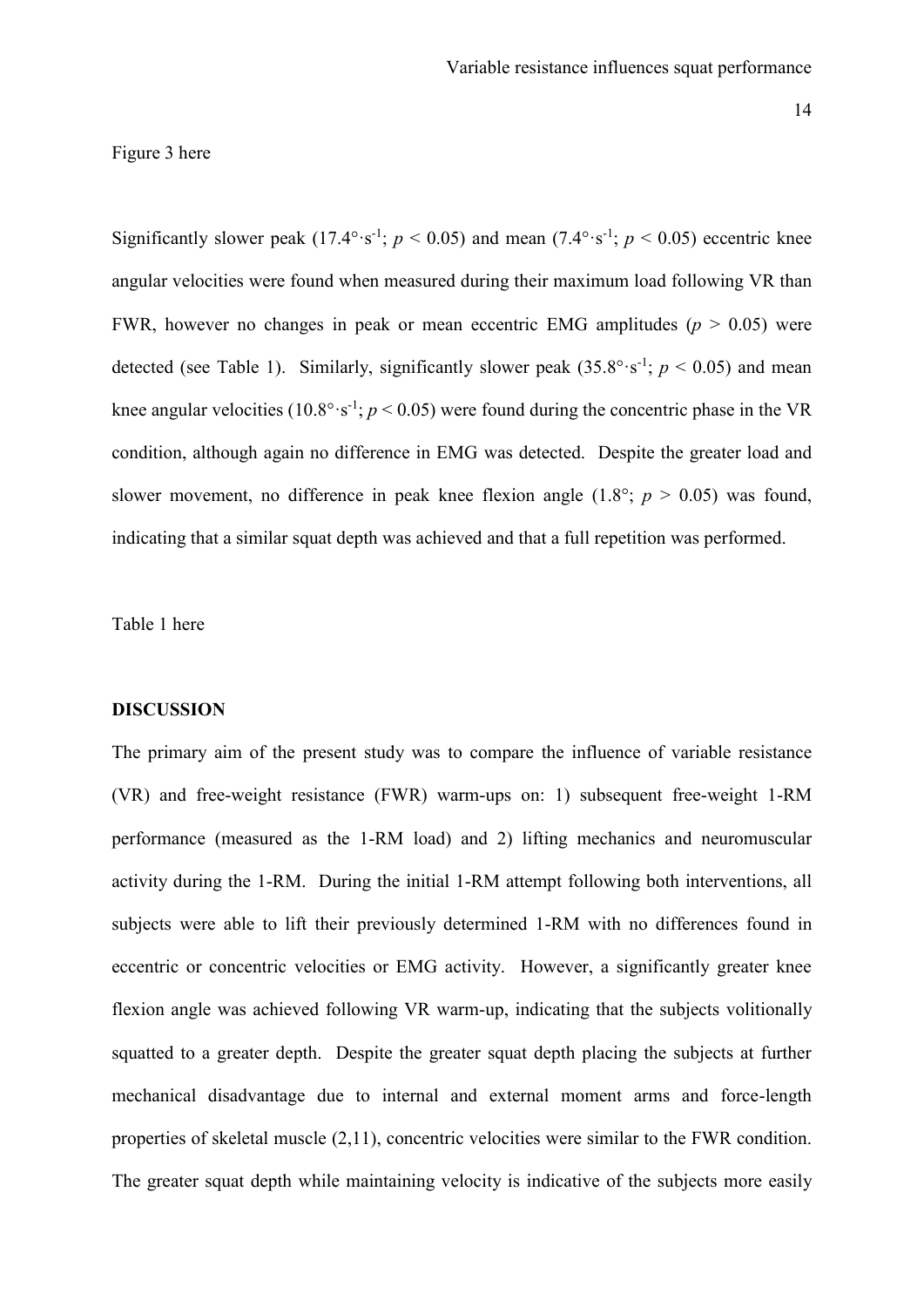tolerating the same load while performing greater muscular work without limiting or compromising the mechanics of the lift.

While the choice to squat to a greater squat depth without reducing movement velocity provided some evidence that the subjects more easily tolerated the load. The primary aim of this study was to determine whether a greater 1-RM load could be lifted following a VR warm-up. The main finding of the present study was that, when compared to a standard warm-up of free-weight squats, subsequent squat lift 1-RM was greater when a variable resistance was performed using elastic bands in the warm-up; therefore we can accept the first experimental hypothesis that 1-RM would be increased. VR training is typically used to reduce the effective load near the 'sticking point' experienced early in the concentric phase of the squat lift, but then allows for greater loading later in the concentric phase when the joints are more extended, the internal moment arms are greater and optimal muscle lengths are achieved, and the load would therefore be easier to lift (2). According to Anderson et al. (2), a less acute sticking point may have allowed for greater muscle fibre recruitment and stimulation during the eccentric phase that may bring greater neuromuscular adaptations and type IIx muscle fiber recruitment. Thus, the use of VR changes the loading pattern during the squat to allow for loading to be closer to the maximal capacity of the lower limb musculature as the capacity changes throughout the lift. The ability for muscles to operate closer to their maximum through a greater proportion of the lift may have allowed for an enhanced PAP effect and an increased 1-RM capacity. Some authors have suggested that performance may be enhanced after chronic VR training due to improvements in muscular strength and power (2,5,18,28,29,33), however no study had previously examined the effects of VR as a preconditioning exercise as part of a warm-up on a subsequent free-weight 1-RM squat performance. Accordingly, these are the first data confirming that an acute increase in free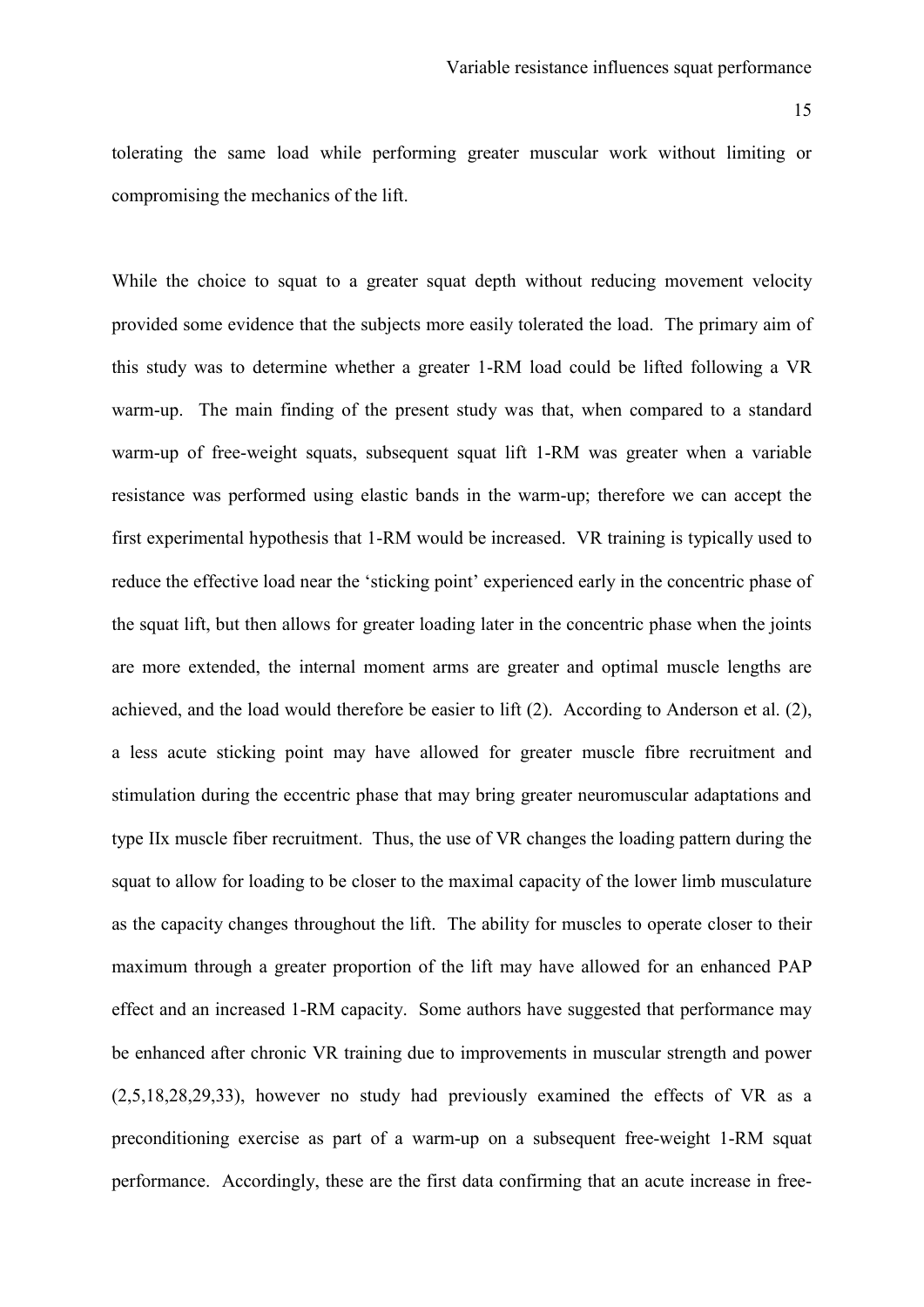weight 1-RM squat performance can be elicited by VR preconditioning, which is clearly important for coaches and athletes where maximal strength development is crucial for performance.

The duration of PAP is suggested to be intensity dependent, with higher intensity contractions resulting in greater enhancement of motor unit recruitment and/or magnifying the phosphorylation of regulatory light chains (27). These effects are typically notable within minutes of the preconditioning activity being performed (23). However, several studies have indicated that PAP is maximal 4-12 minutes after a preconditioning activity when measured during voluntary contractions (19,22,23). Therefore, increased phosphorylation of regulatory light chains is an unlikely mechanism influencing PAP during the squat exercise tested presently. Instead, changes in the magnitude of activation of the muscles, perhaps through changes in spinal excitability or influences from afferent projections (15,31), are more likely factors. In the present study, a clear increase in 1-RM was noted 5 min after the preconditioning activity, which is in line with previous findings and is within the timeframe normally associated with neural, but not muscular changes (19,22,23). Despite this, no change in knee extensor EMG amplitude was detected. The lack of change in quadriceps EMG is consistent with previous studies where no change in EMG was found despite an increase in loading (7). Ebben and Jensen (10) compared free-weight squats to variable resistance of (10% supplied by elastic bands) and reported no difference in EMG activity from the quadriceps and hamstrings during these techniques. One potential explanation for this finding is that muscles other than the quadriceps, including the hip extensors, were activated differently after the VR squats. In fact, Flanagan and Salem (12) examined hip and knee extensor contributions during the squat lift exercise and reported that increases in load required greater mechanical efforts from the hip than the knee extensors. EMG activity of the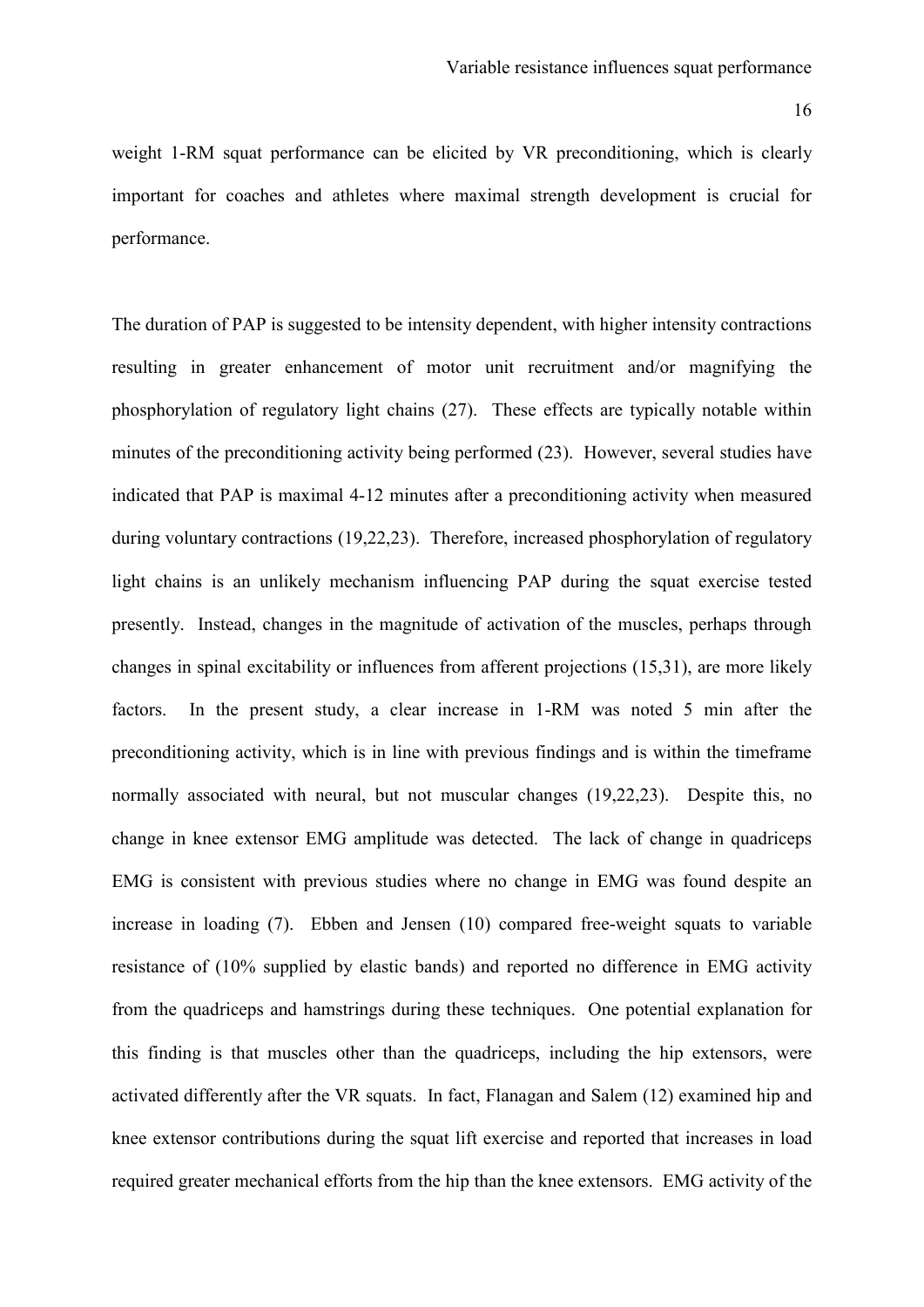hip extensors was not examined in the present study and joint torque measurements were not obtained. Although the semitendinosus contributes to hip extension, it has a dual role as a knee flexor and no change in its EMG activity was found in the present study, although trends for greater EMG in the semitendinosus were apparent. Thus, this hypothesis needs to be more explicitly examined in future studies.

An alternative possibility is that the improvement resulted from a modification in lifting technique. However, a significant difference in peak knee flexion angle was not observed after VR when compared to FWR, despite subjects increasing their load after the VR condition. The most likely outcome was that VR resulted in an enhanced neuromuscular output that enabled a greater force production and thus an increased 1-RM (5, 33). Nonetheless, although 1-RM increases occurred without a noticeable technique change (i.e. squat depth), peak and mean knee angular velocities during both the eccentric and concentric phases of squat exercise were reduced. Therefore, given squat depth was unchanged while knee velocities were reduced, we can partially accept the second hypothesis that lifting mechanics would be altered. Previous research examining lifting mechanics during VR have reported increased eccentric velocity (5,29), which appears to contradict the findings in the present study. However, Baker and Newton (5) measured velocity during the VR condition rather than after during free-weight exercise, using chains rather than bands, and during a bench press rather than back squat exercise. Therefore substantial differences in methodology likely explain these differences. Furthermore, Stevenson et al. (29) examined knee velocities during VR squat exercise rather than in a subsequent free-weight effort. During the eccentric phase the musculature provides mechanical force to oppose gravity in order to decelerate, and ultimately halt the downward motion of, the body and bar (i.e. the load). Thus, an impulse is required to change the momentum of the load. The reduction in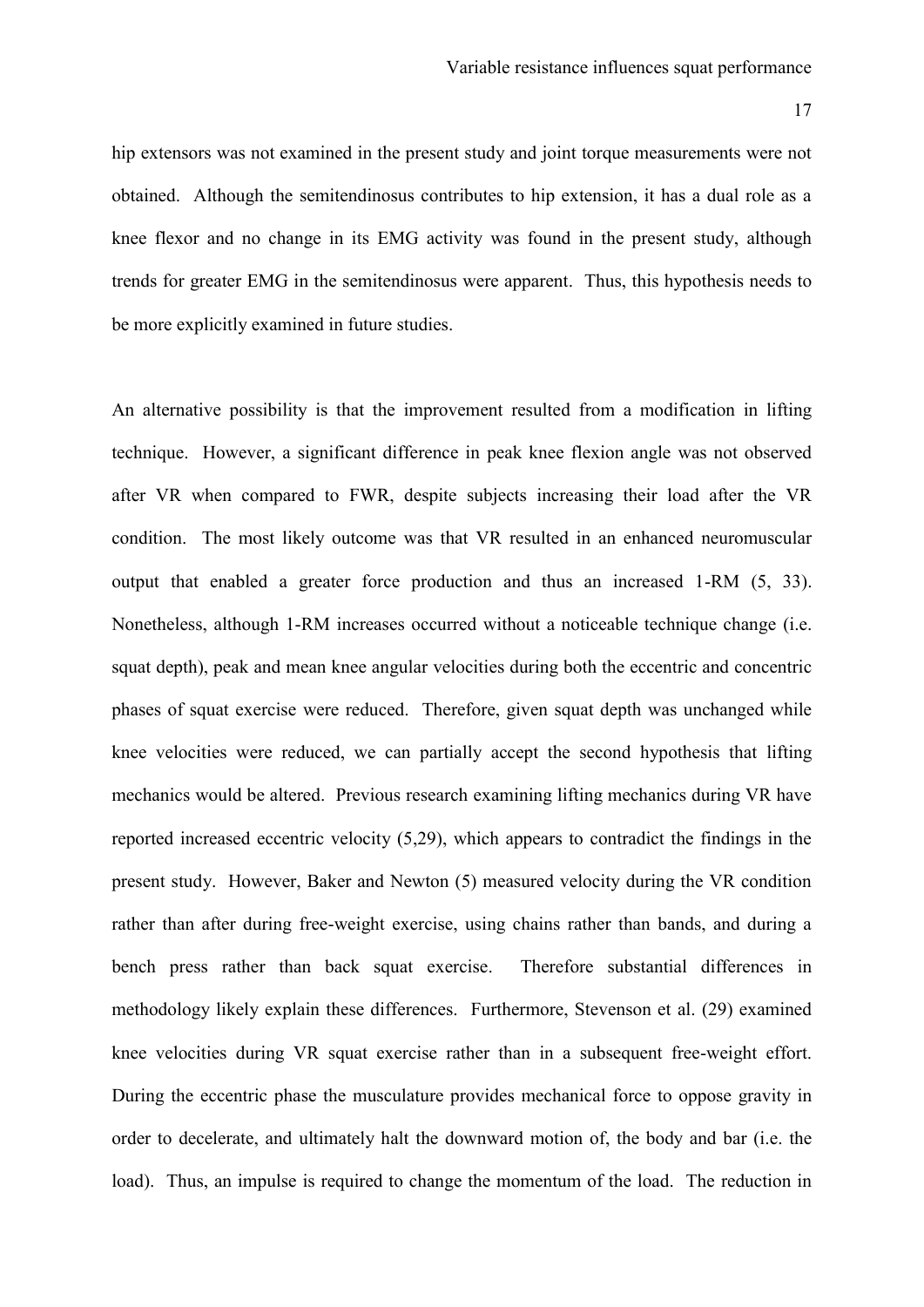eccentric velocity might have resulted from the need to minimize the load's momentum during the descent so that the impulse provided by the subjects was sufficient to decelerate, and then re-accelerate, it. Similarly, the greater loading might have limited the maximal concentric velocity unless a substantial change in the muscles' force-velocity characteristics (25) occurred after the VR repetitions. While the reduction in eccentric and concentric knee velocities was likely a result of the greater loading (25), the subjects were still able to squat to the same knee angle and complete the exercise. This clearly demonstrates that a full repetition was performed, and that 1-RM, mechanical output and force generating capacity were enhanced, which is of great importance to strength and conditioning coaches whose primary aim is to maximize strength potential of their athletes.

In summary, performing free-weight resistance back squat exercise in combination with elastic bands enhances subsequent free-weight squat lift performance without any noticeable change in squat depth, although movement velocities were reduced. As no change in knee extensor EMG was found, the mechanisms underpinning these improvements in performance remain unclear and further research is needed; specifically, the examination of hip extensor muscle activity appears essential. Although a significant increase in 1-RM was achieved following VR, 3 subjects did not improve their 1-RM performance. To ensure these subjects' data did not influence the statistical findings for EMG, velocity and knee flexion angle, subsequent analyses were undertaken without these subjects included. Identical statistical outcomes were found compared with the original analyses; therefore inclusion of nonresponders in the analysis did not influence the study's conclusions. The positive effects observed presently were recorded in recreationally active male subjects during a complex multi-joint strength-based skill, and further research is required in elite populations (i.e.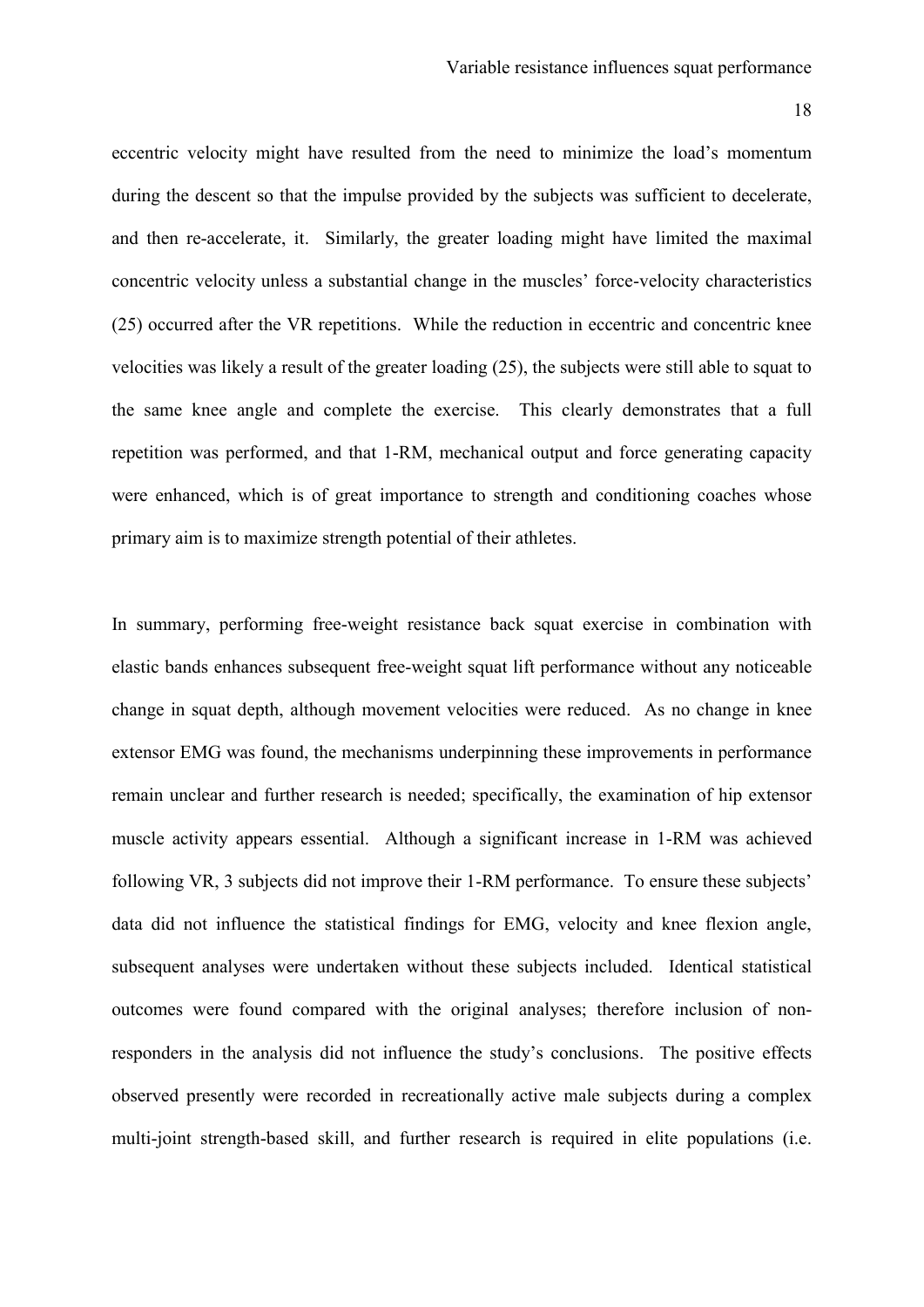powerlifters), across sexes, and in other muscle groups in single and multi-joint exercises to fully determine the influence of variable resistance on strength performance.

# **PRACTICAL APPLICATIONS**

Warm-up sets to precondition the neuromuscular system are commonly used with the aim of enhancing muscular strength-based performance. In the present study, the use of variable resistance (VR) during warm-up significantly increased subsequent free-weight 1-RM performance without noticeably affecting movement technique compared to a traditional warm-up. These results could be beneficial to strength trained athletes (i.e. powerlifters, Olympic weightlifters) as variable resistance incorporated into warm-up routines before training or competition is likely to potentiate the neuromuscular system and facilitate greater strength capacity. Furthermore, the use of variable resistance provides the strength and conditioning practitioner greater flexibility in designing warm-up routines and exercise variety. The key message for strength and conditioning coaches is that the use of VR repetitions (~35% of load supplied from elastic bands) can be used as a training modality to improve performance in maximal squat lifts, and thus its use in strength-based athletes should be encouraged. Practically, this might also influence longer-term strength gains or hypertrophic adaptations by allowing greater loads to be lifted or for more repetitions to be completed at specific loads. Additionally, VR sets performed during warm-up might be expected to improve performance in single-lift sports, such as powerlifting and Olympic weightlifting, and this should be explicitly tested in athletes. Importantly, VR methodologies using elastic bands are relatively inexpensive and easily implemented, and thus may be utilized by most athletes.

# **ACKNOWLEDGEMENTS**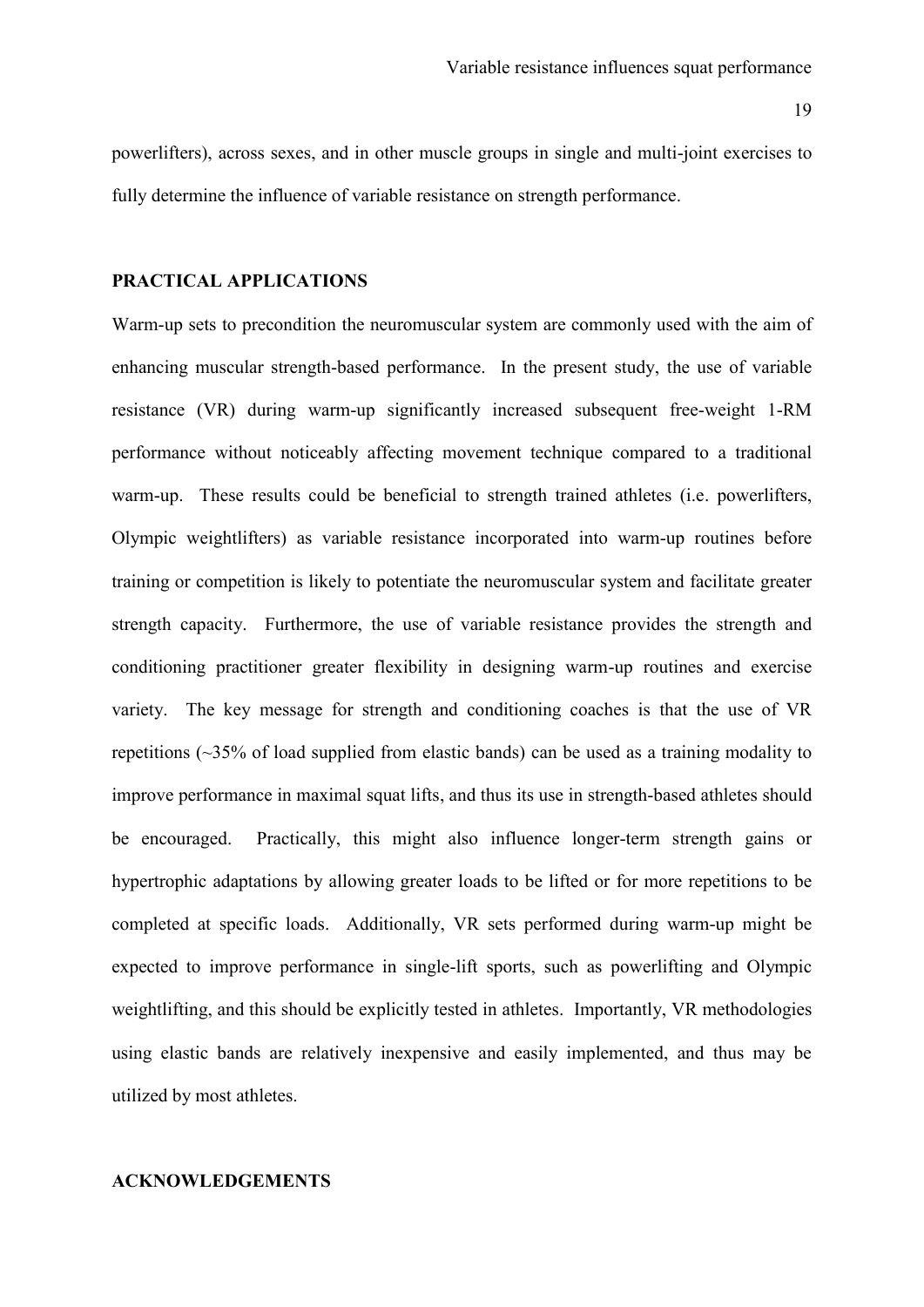No conflicts of interest exist and no sources of funding were gained for this research. The results of the present study do not constitute endorsement of the product by the authors or the NSCA.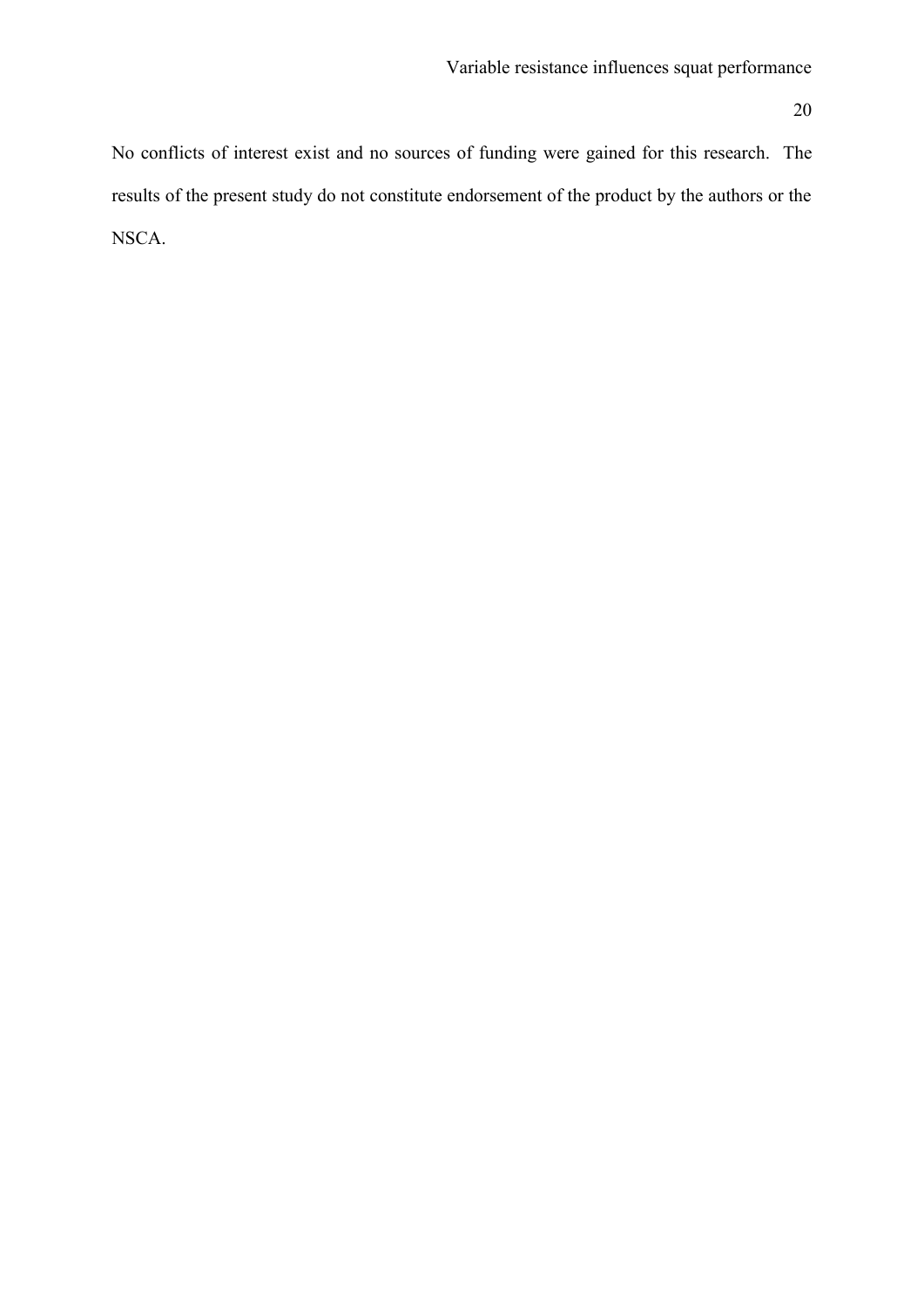#### **REFERENCES**

- 1. Aagaard, P, Simonsen, EB, Andersen, JL, Magnusson, P, and Dyhre-Poulsen, P. Neural adaptations to resistance training: Evoked V-wave and H-reflex responses. *J Appl Physiol* 92: 2309–2318, 2002.
- 2. Anderson, CE, Sforzo, GA, and Sigg, JA. The effects of combining elastic and free weight resistance on strength and power in athletes. *J Strength Cond Res* 22: 567–574, 2008.
- 3. Argus, CK, Gill, ND, Keogh, JWL, Blazevich, AJ, and Hopkins, WG. Kinetic and training comparisons between assisted, resisted, and free countermovement jumps. *J Strength Cond Res* 25: 2219–2227, 2011.
- 4. Baechle, TR, and Earle, RW. *Essentials of strength training and conditioning.* Champaign, IL: Human Kinetics, 2000.
- 5. Baker, DG, and Newton, RE. Effect of kinetically altering a repetition via the use of chain resistance on velocity during the bench press. *J Strength Cond Res* 23: 1941–1946, 2009.
- 6. Bishop, D. Performance changes following active warm-up and how to structure the warm-up. *Sports Med* 33: 483–498, 2003.
- 7. Caterisano, A, Moss, RE, Pellinger, TK, Woodruff, K, Lewis, VC, Booth, W, and Khadra, T. The effect of back squat depth on the EMG activity of four superficial hip and thigh muscles. *J Strength Cond Res* 16: 428–432, 2002.
- 8. Chatzopoulos, DE, Michailidis, CJ, Giannakos, AK, Alexiou, KC, Patikas, DA, Antonopoulos, CB, and Kotzamanidis, CM. Postactivation potentiation effects after heavy resistance exercise on running speed. *J Strength Cond Res* 21: 1278–1281, 2007.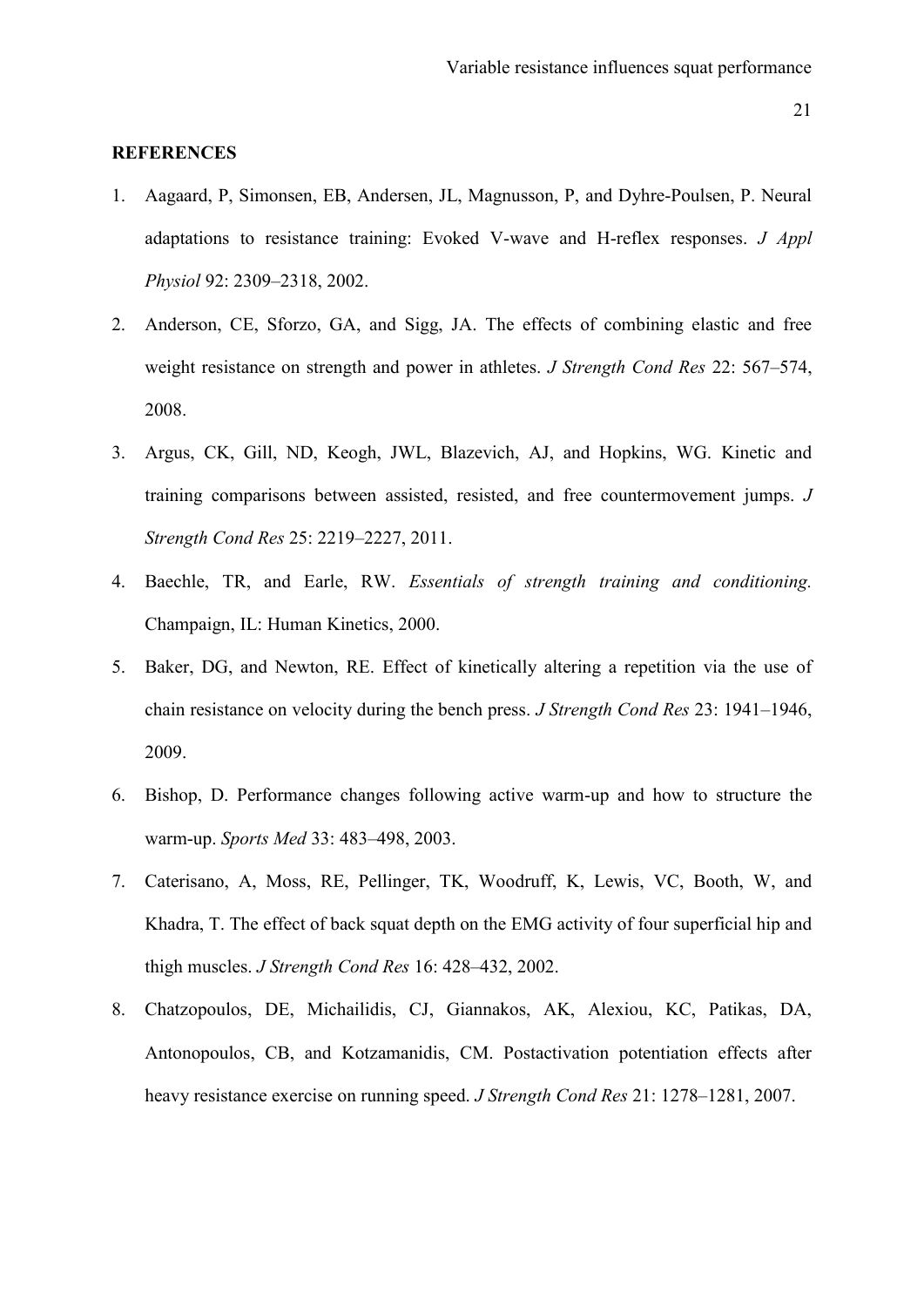- 22
- 9. Chiu, LZF, Fry, AC, Weiss, LW, Schilling, BK, Brown, LE, and Smith, SL. Postactivation potentiation response in athletic and recreationally trained individuals. *J Strength Cond Res* 17: 671–677, 2003.
- 10. Ebben, WP, and Jensen, RL. Electromyographic and kinetic analysis of traditional, chain and elastic band squats. *J Strength Cond Res* 16: 547–550, 2002.
- 11. Elliott, BC, and Wilson, GJ. A biomechanical analysis of the sticking region in the bench press. *Med Sci Sport Exer* 21: 450–462, 1989.
- 12. Flanagan, SP, and Salem, GJ. Lower extremity joint kinetic responses to external resistance variations. *J Appl Biomech* 24: 58–68, 2008.
- 13. Fletcher, IM. The effect of different dynamic stretch velocities on jump performance. *Eur J Appl Physiol* 109: 491–498, 2010.
- 14. Gourgoullis, V, Aggeloussis, N, Kasimatis, P, Mavromatis, G, and Garas, A. Effect of a submaximal half-squats warm-up program on vertical jumping ability. *J Strength Cond Res* 17: 342–344, 2003.
- 15. Gullich, A, and Schmidtbleicher, D. MVC-induced short-term potentiation of explosive force. *New Stud Athlet* 11: 67–81, 1996.
- 16. Hanson, ED, Leigh, S, and Mynark, RG. Acute effects of heavy and light-load squat exercise on the kinetic measures of vertical jumping. *J Strength Cond Res* 21: 1012– 1017, 2007.
- 17. Hodgson, M, Docherty, D, Robbins, D. Post activation potentiation: underlying physiology and implication for motor performance. *Sports Med* 35: 585–595, 2005.
- 18. Israetel, MA, McBride, JM, Nuzzo, JL, Skinner, JD, and Dayne, AM. Kinetic and kinematic difference between squat performed with and without elastic bands. *J Strength Cond Res* 24: 190–194, 2010.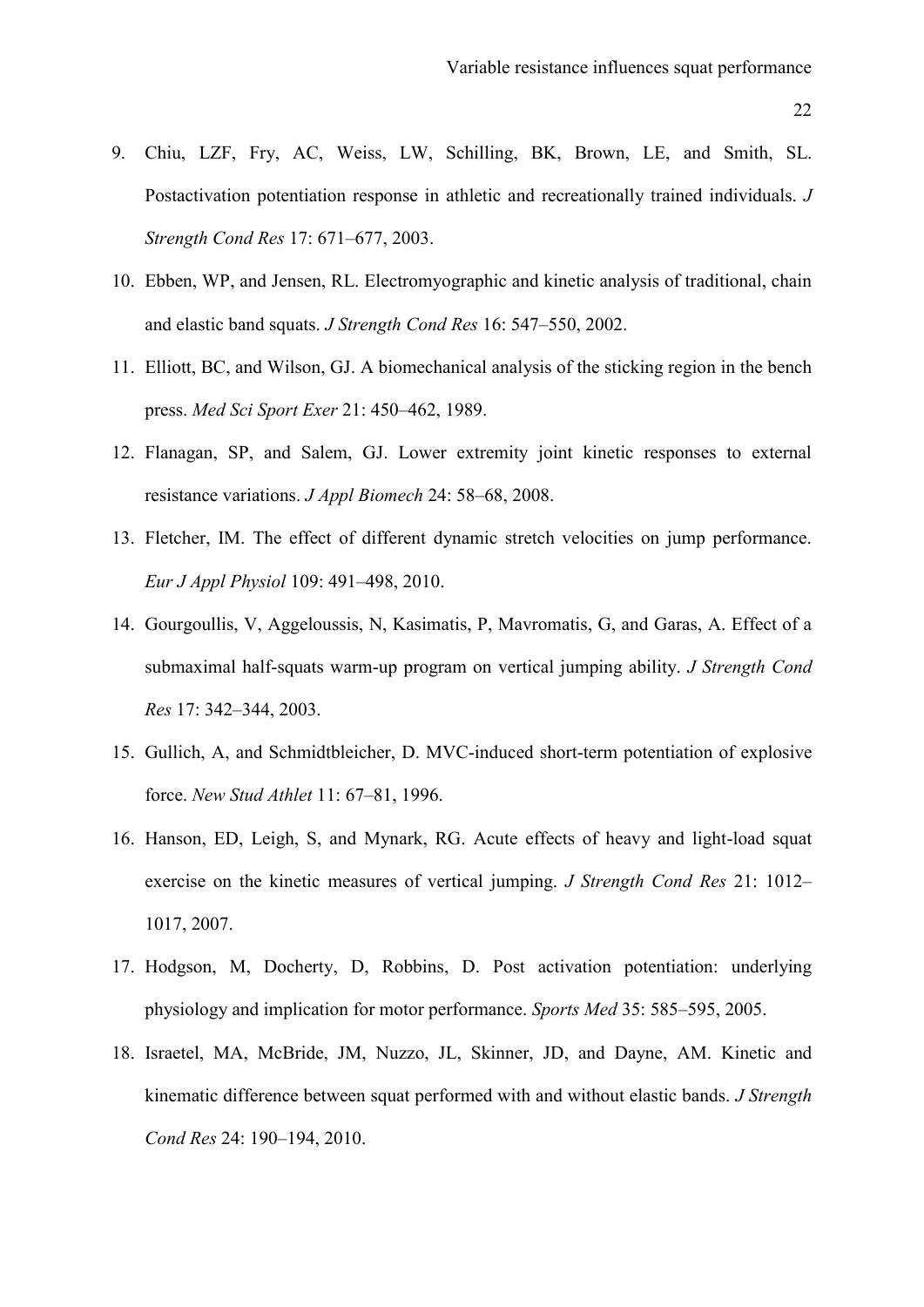- 19. Jo, E, Judelson, DA, Brown, LE, Coburn, JW, and Dabbs, NC. Influence of recovery duration after a potentiating stimulus on muscular power in recreationally trained individuals. *J Strength Cond Res* 24: 343–347, 2010.
- 20. Kay, AD, and Blazevich, AJ. Moderate-duration static stretch reduces active and passive plantar flexor moment but not Achilles tendon stiffness or active muscle length. *J Appl Physiol* 106: 1249–1256, 2009.
- 21. Kay, AD, and Blazevich, AJ. Reductions in active plantarflexor moment are significantly correlated with static stretch duration. *Eur J Sport Sci* 8: 41–46, 2008.
- 22. Kilduff, LP, Bevan, HR, Kingsley, MIC, Owen, NJ, Bennett, MA, Bunce, PJ, Hore, AM, Maw, JR, and Cunningham, DJ. Post activation potentiation in professional rugby players: optimal recovery. *J Strength Cond Res* 21: 1134–1138, 2007.
- 23. Lowery, RP, Duncan, NM, Loenneke, JP, Sikorski, EM, Naimo, MA, Brown, LE, and Wilson, JM. The effects of potentiating stimuli intensity under varying rest periods on vertical jump performance and power. *J Strength Cond Res* 26: 3320–3325, 2012.
- 24. Miyamoto, N, Mitsukawa, N, Sugisaki, N, Fukunaga, T, and Kawakami, Y. Joint angle dependence of intermuscle difference in postactivation potentiation. *Muscle Nerve* 41: 519–523, 2010.
- 25. Rahmani, AF, Viale, G, Dalleau, and Lacour, JR. Force/velocity and power/velocity relationships in squat exercise. *Eur J Appl Physiol* 84: 227–232, 2001.
- 26. Rassier, DE, and MacIntosh, BR. Coexistence of potentiation and fatigue in skeletal muscle. *Braz J Med Biol Res* 33: 499–508, 2000.
- 27. Sale, DG. Postactivation potentiation: Role in human performance. *Exercise Sport Sci R* 30: 138–143, 2002.
- 28. Simmons, L. Chain reactions: accommodating leverages. *Powerlifting USA* 19: 26–27, 1996.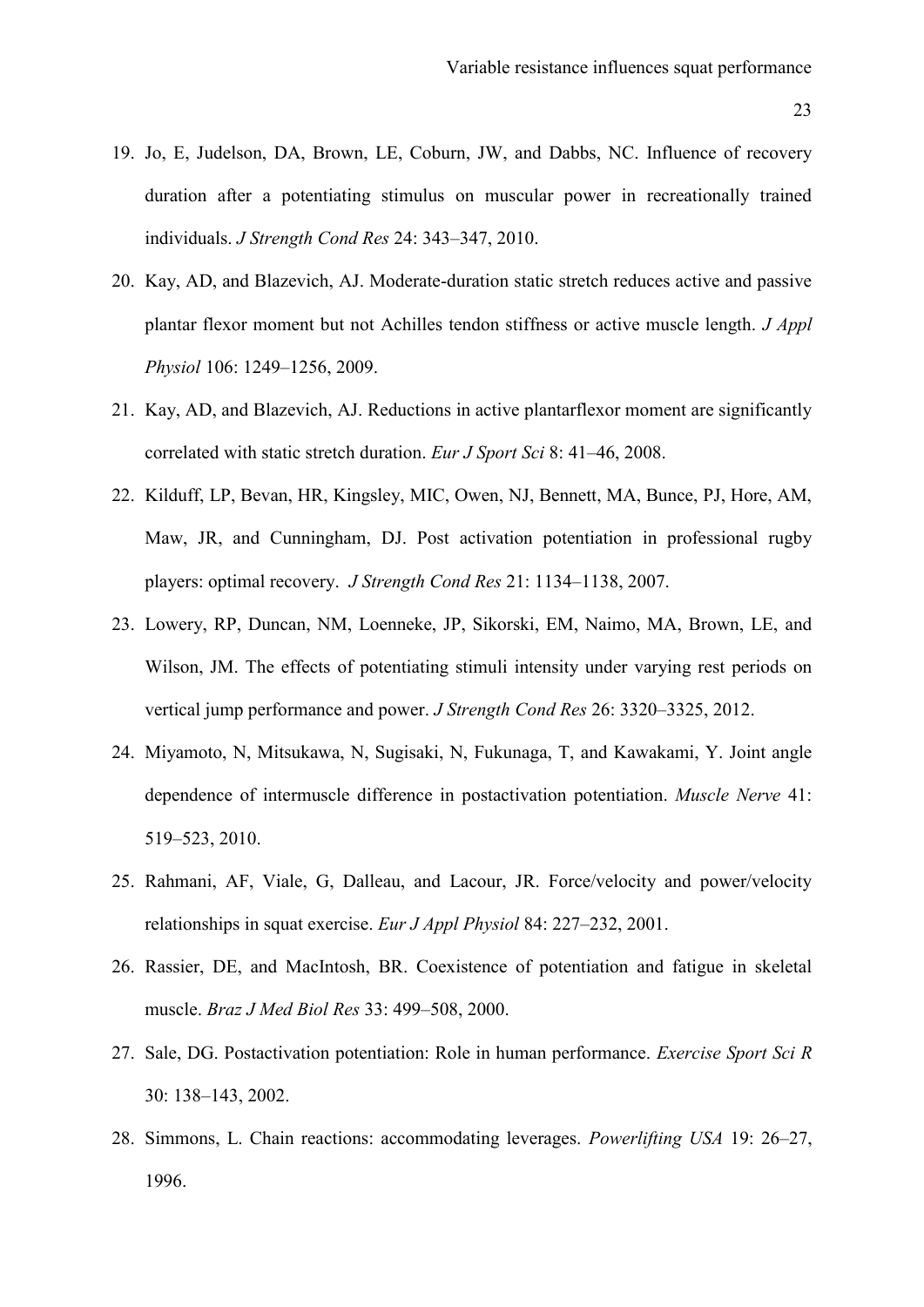- 29. Stevenson, MW, Warpeha, JM, Dietz, CC, and Giveans, MR. Acute effects of elastic bands during the free-weight barbell back squat exercise on velocity, power and force production. *J Strength Cond Res* 24: 944–2954, 2010.
- 30. Tillin, NA, and Bishop, D. Factors modulating post-activation potentiation and its effect on performance on subsequent explosive activities. *Sports Med* 39: 147–166, 2009.
- 31. Trimble, MH, and Harp, SS. Postexercise potentiation of the H-reflex in humans. *Med Sci Sport Exer* 30: 933–41, 1998.
- 32. Verhoshansky, Y. Speed-strength preparation and development of strength endurance of athletes in various specialisations. *Sov Sports Rev* 21: 120–124, 1986.
- 33. Wallace, BJ, Winchester, JB and McGuigan, MR. Effects of elastic bands on force and power characteristics during the back squat exercise. *J Strength Cond Res* 20: 268–272, 2006.
- 34. Woods, K, Bishop, P, and Jones, E. Warm-up and stretching in the prevention of muscular injury. *Sports Med* 37: 1089–1099, 2007.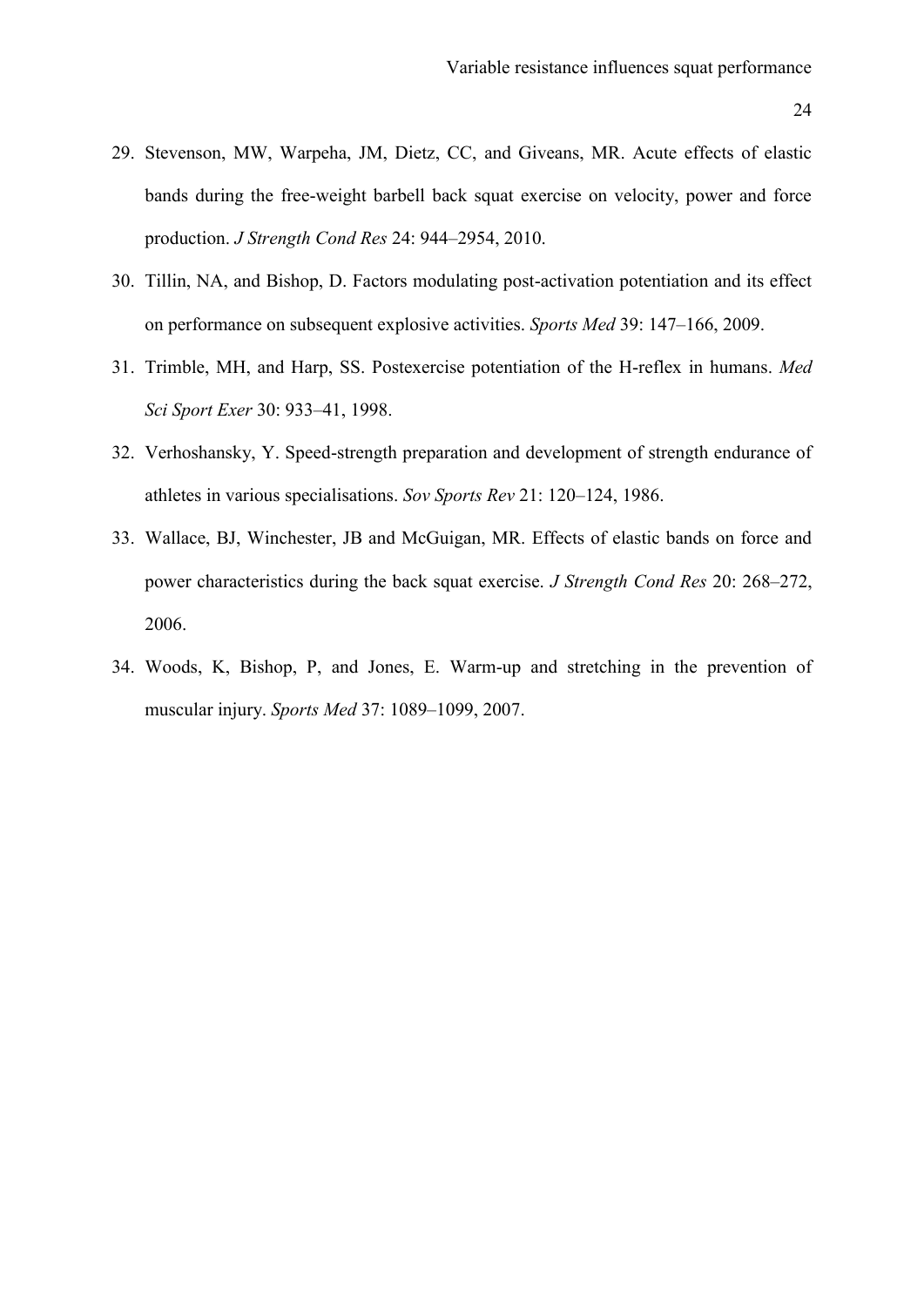# **FIGURE LEGENDS**



Figure 1. EMG electrode and infrared reflective motion analysis marker placement during the back squat exercise. Infrared reflective markers were placed over the lateral malleolus, femoral epicondyle and greater trochanter of the right lower limb to enable knee kinematics to be recorded, while EMG electrodes were positioned over the muscle bellies of the rectus femoris, vastus lateralis and medialis, and semitendinosus enabled muscle activity to be recorded. Elastic bands attached to the barbell provided an average of 35% of the total loading during the squat exercise.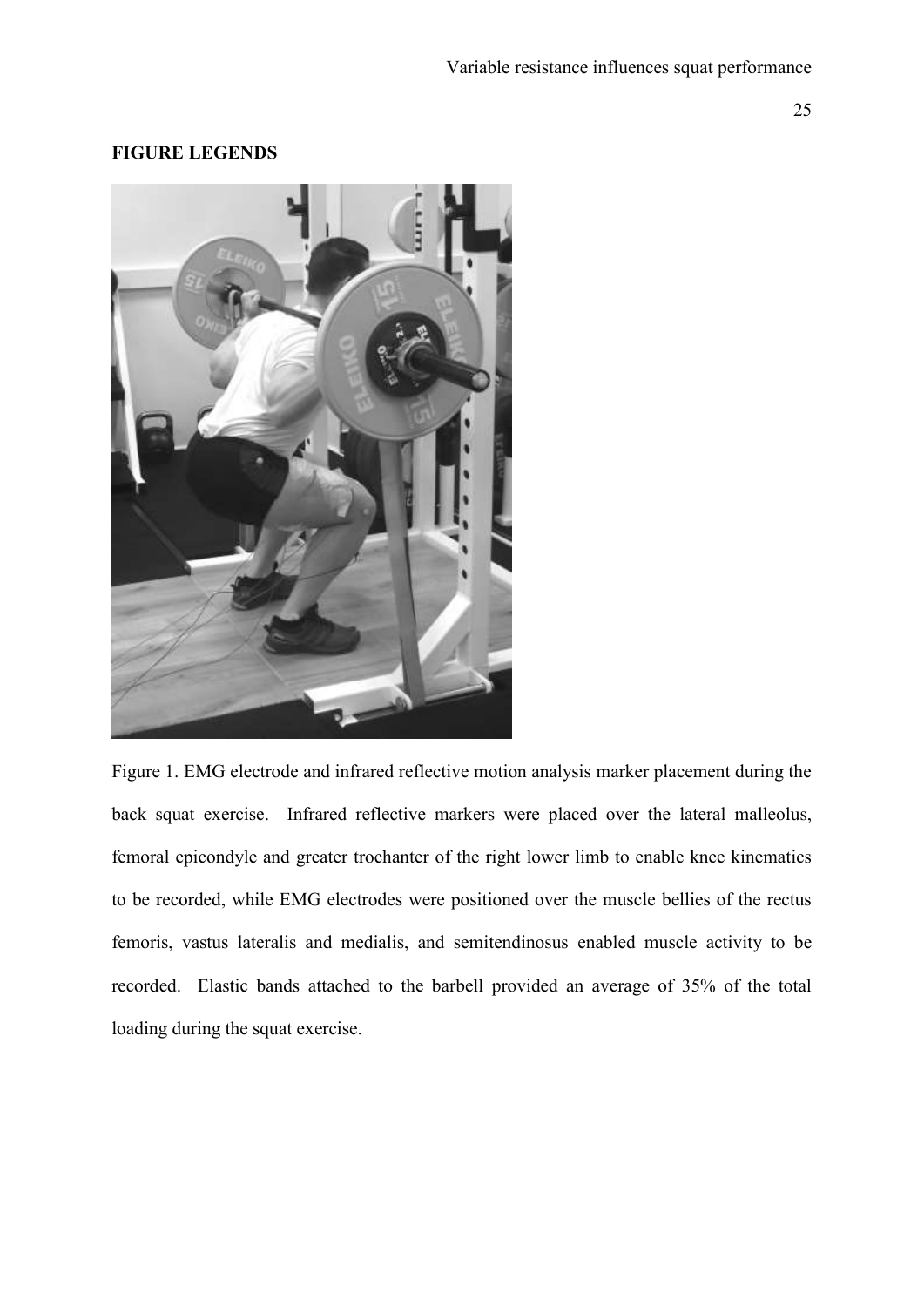

Figure 2. Mean knee flexion angle achieved during initial 1-RM free-weight back squat exercise at the same load (136.1  $\pm$  5.6 kg) following a free-weight (FWR) or variable resistance (VR) warm-up set. \*Significantly (3.4°; *p* < 0.05) greater knee flexion angle was achieved following VR compared to FWR.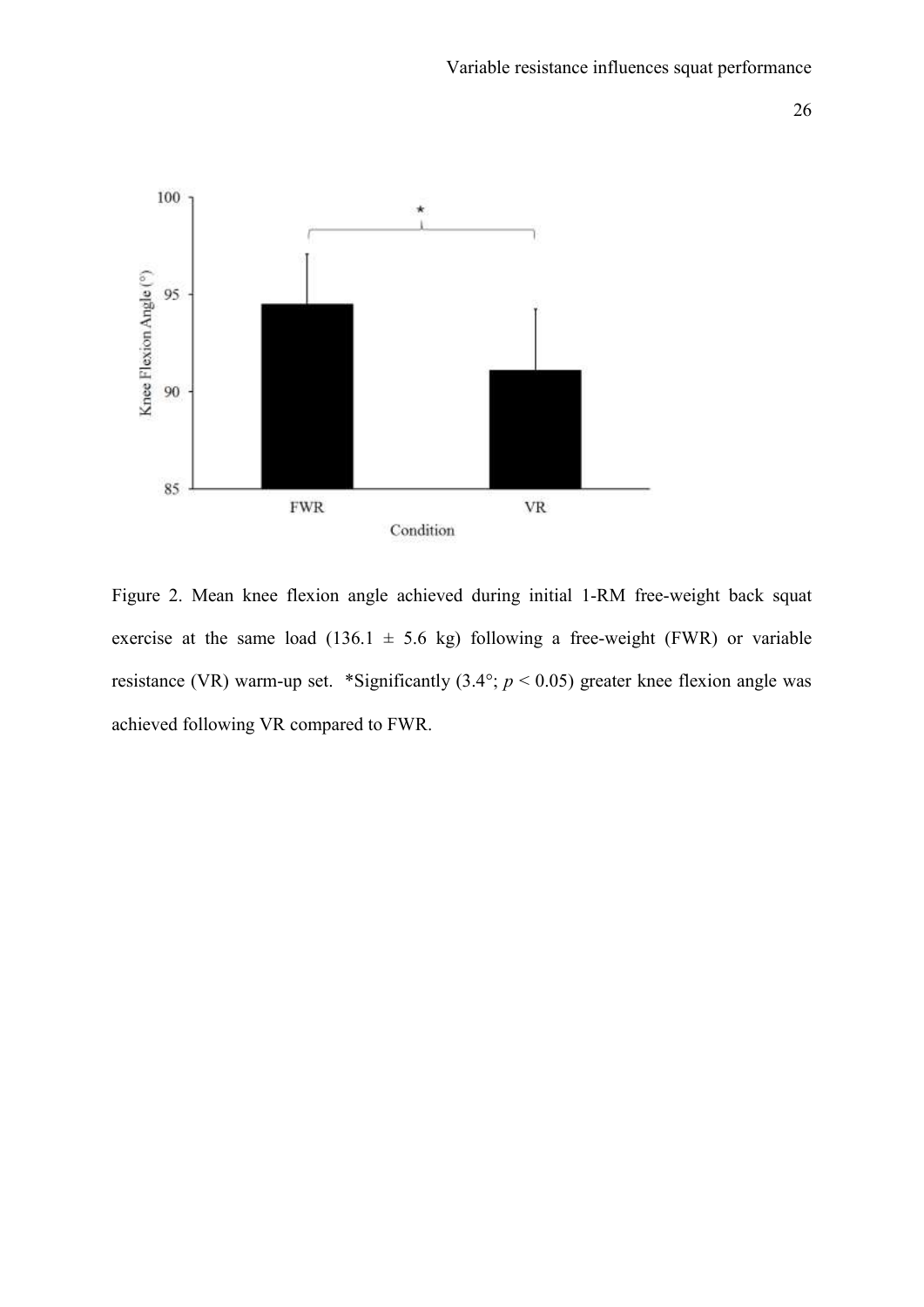



Figure 3. Mean 1-RM load achieved during a 1-RM free-weight back squat exercise following a free-weight (FWR) or variable resistance (VR) warm-up set. \*Significantly (7.7%;  $p < 0.01$ ) greater load was achieved following VR compared to FWR.